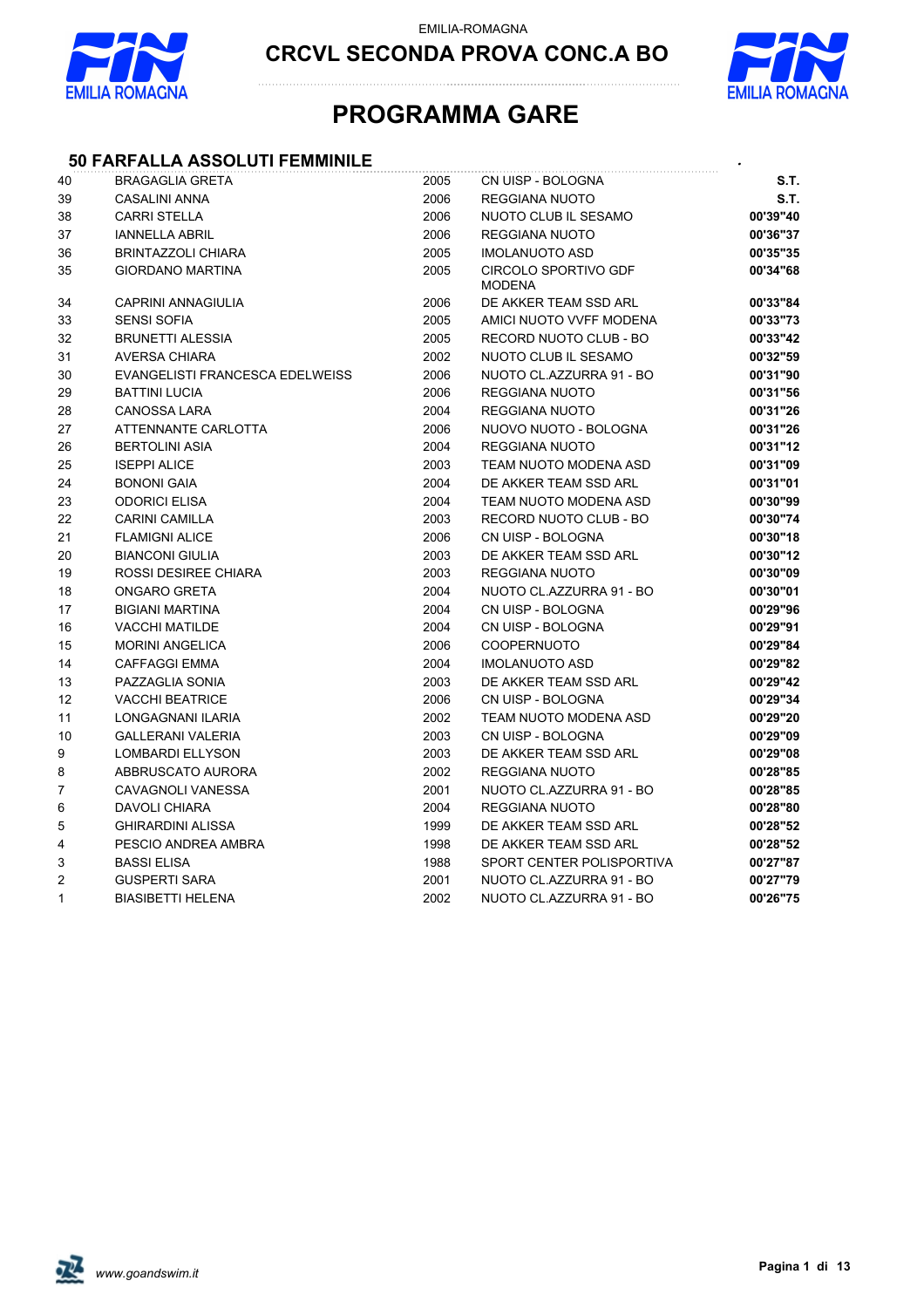

**CRCVL SECONDA PROVA CONC.A BO**



## **PROGRAMMA GARE**

#### **200 DORSO ASSOLUTI FEMMINILE** *.*

| 40             | DALLACASA LUCREZIA                | 2008 | OLYMPIA BIBBIANO                             | S.T.     |
|----------------|-----------------------------------|------|----------------------------------------------|----------|
| 39             | D'INGIANNI AURORA                 | 2008 | TEAM NUOTO MODENA ASD                        | 02'49"74 |
| 38             | <b>GOVONI GUIA</b>                | 2008 | DE AKKER TEAM SSD ARL                        | 02'45"28 |
| 37             | CODELUPPI MATILDE                 | 2008 | REGGIANA NUOTO                               | 02'44"22 |
| 36             | <b>MONTANARI CHIARA</b>           | 2007 | TEAM NUOTO MODENA ASD                        | 02'43"73 |
| 35             | <b>TANNOIA ASIA</b>               | 2008 | CN UISP - BOLOGNA                            | 02'43"70 |
| 34             | POCOVNICU BIANCA LARISSA          | 2008 | SAVENA NUOTO TEAM                            | 02'43"24 |
| 33             | <b>SALOMONI MARIASOLE</b>         | 2007 | DE AKKER TEAM SSD ARL                        | 02'41"71 |
| 32             | CALCAMUGGI VITTORIA               | 2007 | <b>REGGIANA NUOTO</b>                        | 02'41"63 |
| 31             | URSOMANNO SOFIA                   | 2006 | <b>COOPERNUOTO</b>                           | 02'41"57 |
| 30             | SALVATELLI VIOLA                  | 2007 | SPORT CENTER POLISPORTIVA                    | 02'40"99 |
| 29             | <b>BARBERI GIULIA</b>             | 2007 | CN UISP - BOLOGNA                            | 02'39"53 |
| 28             | <b>METAJ ALESSIA</b>              | 2008 | CN UISP - BOLOGNA                            | 02'39"03 |
| 27             | <b>CAMPESTRI REBECCA</b>          | 2006 | NUOVO NUOTO - BOLOGNA                        | 02'39"00 |
| 26             | PRUNESTI' SOFIA                   | 2007 | PRESIDENT BOLOGNA                            | 02'38"95 |
| 25             | TUDOR ROBERTA IOANA               | 2006 | CN UISP - BOLOGNA                            | 02'38"73 |
| 24             | <b>MERLI ARIANNA</b>              | 2007 | <b>MARANELLO NUOTO</b>                       | 02'38"33 |
| 23             | MILAZZO GIADA                     | 2007 | NUOVO NUOTO - BOLOGNA                        | 02'38"28 |
| 22             | <b>CABRINI BIANCA</b>             | 2005 | NUOTO CLUB 91 PARMA                          | 02'37"51 |
| 21             | TURRINI ANNALISA                  | 2007 | NUOVO NUOTO - BOLOGNA                        | 02'37"11 |
| 20             | <b>CAPRARA GRETA</b>              | 2006 | <b>COOPERNUOTO</b>                           | 02'36"56 |
| 19             | DALL'OLIO MATILDE                 | 2006 | NUOTO CL.AZZURRA 91 - BO                     | 02'35"54 |
| 18             | <b>LEIBOVA ERICA</b>              | 2007 | <b>ERRENUOTOFIDENZA</b>                      | 02'34"89 |
| 17             | <b>COCCI IRENE CATERINA</b>       | 2005 | NUOVO NUOTO - BOLOGNA                        | 02'34"52 |
| 16             | <b>MAGRI LUCILLA</b>              | 2008 | CN UISP - BOLOGNA                            | 02'34"30 |
| 15             | <b>FORLANI ANNA</b>               | 2006 | DE AKKER TEAM SSD ARL                        | 02'33"91 |
| 14             | <b>BELCASTRO ALICE</b>            | 2006 | <b>MARANELLO NUOTO</b>                       | 02'33"14 |
| 13             | <b>DUZZI VANESSA DANIELE</b>      | 2007 | <b>CIRCOLO SPORTIVO GDF</b><br><b>MODENA</b> | 02'32"55 |
| 12             | <b>RUBINI GINEVRA</b>             | 2007 | NUOTATORI FORNOVO                            | 02'31"42 |
| 11             | <b>BOIANI MARTINA</b>             | 2007 | CN UISP - BOLOGNA                            | 02'31"05 |
| 10             | <b>GIROTTI ERICA</b>              | 2005 | NUOTO CL.AZZURRA 91 - BO                     | 02'28"88 |
| 9              | <b>FIORUCCI LUCREZIA</b>          | 2000 | CN UISP - BOLOGNA                            | 02'28"68 |
| 8              | <b>TOTTI ALESSIA</b>              | 2002 | DE AKKER TEAM SSD ARL                        | 02'28"67 |
| $\overline{7}$ | <b>BALDERACCHI VICTORIA ELISA</b> | 2006 | NUOTO CL.AZZURRA 91 - BO                     | 02'27"82 |
| 6              | <b>BERSELLI ELISA</b>             | 2003 | <b>COOPERNUOTO</b>                           | 02'27"71 |
| 5              | <b>BOMBARDA ALICE</b>             | 2002 | DE AKKER TEAM SSD ARL                        | 02'25"72 |
| 4              | CALZOLARI ALICE                   | 2004 | CN UISP - BOLOGNA                            | 02'24"52 |
| 3              | DEL CARLO MARIA VITTORIA          | 2006 | <b>COOPERNUOTO</b>                           | 02'24"38 |
| 2              | <b>TRABANELLI GIULIA</b>          | 2000 | DE AKKER TEAM SSD ARL                        | 02'18"43 |
| $\mathbf{1}$   | <b>REBUSCO GIULIA</b>             | 2001 | NUOTO CL.AZZURRA 91 - BO                     | 02'13"93 |

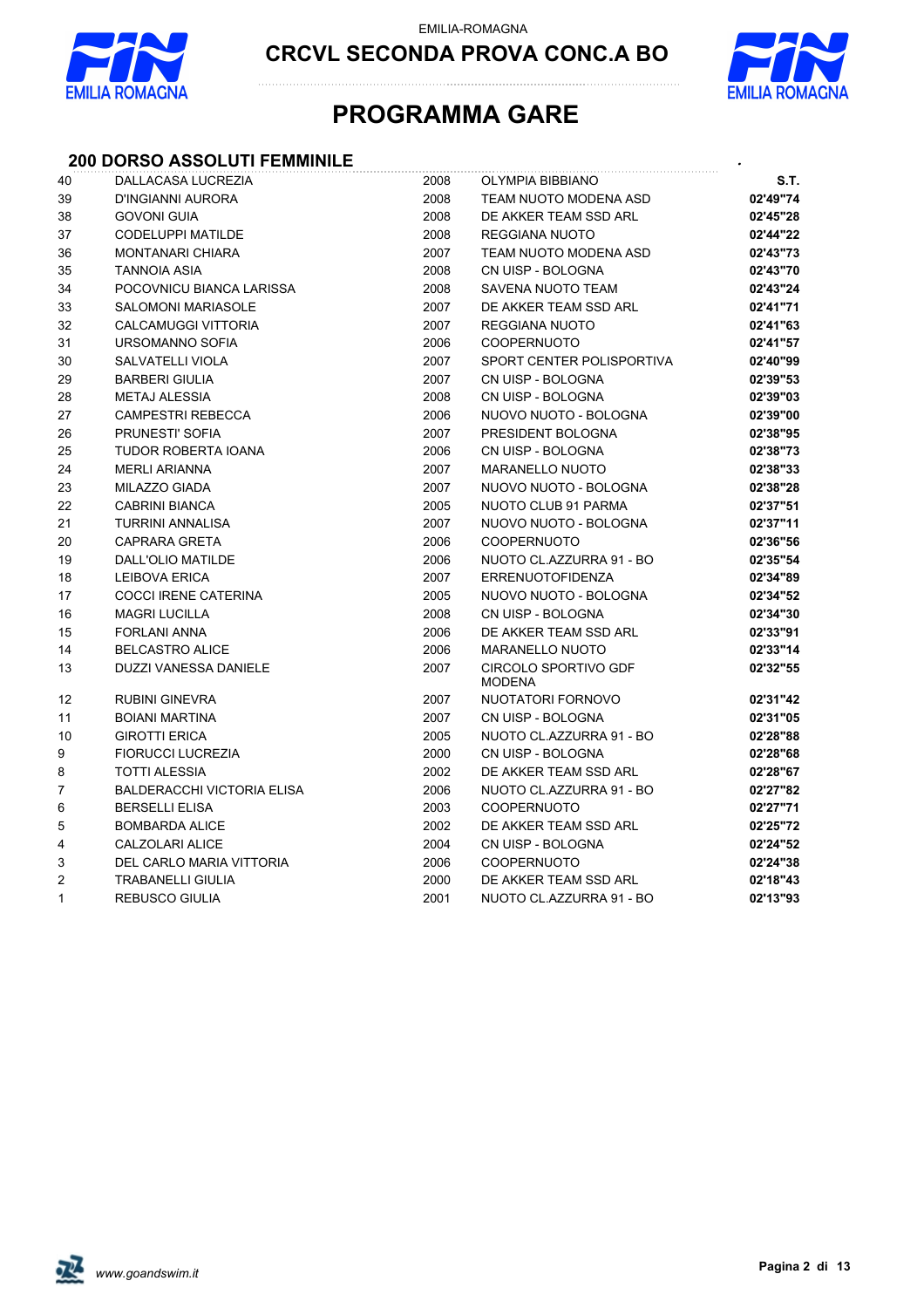



### **PROGRAMMA GARE**

#### **400 STILE LIBERO ASSOLUTI FEMMINILE** *.*

| 50 | <b>CRINI GIULIA</b>             | 2005 | SAVENA NUOTO TEAM         | S.T.     |
|----|---------------------------------|------|---------------------------|----------|
| 49 | <b>ZANETTI GAIA</b>             | 2008 | CN UISP - BOLOGNA         | S.T.     |
| 48 | AMOROSSI VIOLA                  | 2007 | <b>COOPERNUOTO</b>        | S.T.     |
| 47 | <b>BAISTROCCHI ASIA</b>         | 2008 | SPORT CENTER POLISPORTIVA | 05'29"74 |
| 46 | CATTIN CECILIA MAIA             | 2008 | <b>MARANELLO NUOTO</b>    | 05'26"47 |
| 45 | PAGLIANI DEGUO IRENE            | 2008 | <b>MARANELLO NUOTO</b>    | 05'21"15 |
| 44 | LAZZARINI VIRGINIA              | 2006 | NUOTO CLUB 91 PARMA       | 05'20"50 |
| 43 | <b>ALIANI MARTA</b>             | 2006 | SPORT CENTER POLISPORTIVA | 05'17"01 |
| 42 | ROSSI MADDALENA                 | 2004 | DE AKKER TEAM SSD ARL     | 05'16"19 |
| 41 | <b>PIANTA EMMA</b>              | 2007 | PRESIDENT BOLOGNA         | 05'14"88 |
| 40 | <b>GORLA ELEONORA</b>           | 2007 | SAVENA NUOTO TEAM         | 05'12"13 |
| 39 | <b>BORRA ANNA</b>               | 2007 | SAN DONNINO SPORT SSD     | 05'10"74 |
| 38 | <b>NADINI FEDERICA</b>          | 2008 | DE AKKER TEAM SSD ARL     | 05'09"80 |
| 37 | <b>SAVI CARLOTTA</b>            | 2006 | NUOTATORI FORNOVO         | 05'09"18 |
| 36 | <b>GIORGI MARTINA</b>           | 2005 | SWEET TEAM MODENA ASD     | 05'04"88 |
| 35 | <b>CORNINI SERENA</b>           | 2006 | SPORT CENTER POLISPORTIVA | 05'04"83 |
| 34 | REGGIANI GINEVRA                | 2008 | DE AKKER TEAM SSD ARL     | 05'03"62 |
| 33 | RUBINACCI ANNA                  | 2007 | PRESIDENT BOLOGNA         | 05'01"93 |
| 32 | <b>CASO GIULIA</b>              | 2007 | REGGIANA NUOTO            | 05'01"47 |
| 31 | <b>FALZONI LUCIA</b>            | 2007 | AMICI NUOTO VVFF MODENA   | 05'01"42 |
| 30 | <b>ZANOLI GIULIA</b>            | 2007 | <b>REGGIANA NUOTO</b>     | 05'00"69 |
| 29 | <b>GAMBETTA AURORA</b>          | 2006 | TEAM NUOTO MODENA ASD     | 05'00"00 |
| 28 | <b>FORNACIARI CARLOTTA</b>      | 2004 | <b>MARANELLO NUOTO</b>    | 04'59"09 |
| 27 | <b>MARISALDI ANNA</b>           | 2008 | CN UISP - BOLOGNA         | 04'58"54 |
| 26 | <b>SCHIANCHI GIULIA</b>         | 2005 | SPORT CENTER POLISPORTIVA | 04'57"18 |
| 25 | FOSCATO MATILDA                 | 2008 | <b>REGGIANA NUOTO</b>     | 04'56"57 |
| 24 | <b>GHERARDI ALESSIA</b>         | 2007 | SPORT CENTER POLISPORTIVA | 04'55"76 |
| 23 | <b>MONTERUMISI MELISSA</b>      | 2003 | NUOVO NUOTO - BOLOGNA     | 04'53"63 |
| 22 | <b>CAVALCA ALESSIA</b>          | 2004 | SAN DONNINO SPORT SSD     | 04'53"18 |
| 21 | <b>BIANCONI CAROLINA</b>        | 2007 | PRESIDENT BOLOGNA         | 04'52"83 |
| 20 | CONTILIANO ALICE                | 2007 | DE AKKER TEAM SSD ARL     | 04'50"35 |
| 19 | EVANGELISTI FRANCESCA EDELWEISS | 2006 | NUOTO CL.AZZURRA 91 - BO  | 04'48"51 |
| 18 | SFONDRINI ANDREA                | 2003 | <b>MARANELLO NUOTO</b>    | 04'47"66 |
| 17 | <b>FAIETTI GIORGIA</b>          | 2005 | <b>COOPERNUOTO</b>        | 04'47"03 |
| 16 | <b>BOLOGNESE CELESTE</b>        | 2006 | NUOVO NUOTO - BOLOGNA     | 04'46"42 |
| 15 | LOPEZ SOFIA                     | 2006 | NUOVO NUOTO - BOLOGNA     | 04'45"76 |
| 14 | <b>ZOTO ELISA</b>               | 2006 | NUOVO NUOTO - BOLOGNA     | 04'44"90 |
| 13 | <b>SENATORE ALICE</b>           | 2003 | NUOVO NUOTO - BOLOGNA     | 04'44"73 |
| 12 | RASTELLI ELISA                  | 2006 | COOPERNUOTO               | 04'43"61 |
| 11 | SANMARTINI ASIA                 | 2006 | DE AKKER TEAM SSD ARL     | 04'43"20 |
| 10 | ZANNONI AMANDA                  | 2003 | <b>COOPERNUOTO</b>        | 04'41"54 |
| 9  | <b>BONATTI VALENTINA</b>        | 2003 | <b>COOPERNUOTO</b>        | 04'41"51 |
| 8  | D'APOLITO GAYA                  | 2006 | NUOVO NUOTO - BOLOGNA     | 04'35"08 |
| 7  | <b>BERTOCCHI GIULIA</b>         | 2006 | CN UISP - BOLOGNA         | 04'33"32 |
| 6  | <b>MORINI SOFIA</b>             | 2003 | COOPERNUOTO               | 04'31"37 |
| 5  | <b>COCCONCELLI BEATRICE</b>     | 2004 | NUOTO CL.AZZURRA 91 - BO  | 04'31"33 |
| 4  | <b>CASCIARO GIULIA</b>          | 2001 | DE AKKER TEAM SSD ARL     | 04'29"41 |
| 3  | <b>ALDROVANDI GRETA</b>         | 2003 | <b>COOPERNUOTO</b>        | 04'28"37 |
| 2  | <b>BRUNETTI LINDA</b>           | 2003 | DE AKKER TEAM SSD ARL     | 04'26"10 |
| 1  | SAVOIA FEDERICA                 | 2002 | REGGIANA NUOTO            | 04'23"50 |
|    |                                 |      |                           |          |

#### **100 RANA ASSOLUTI FEMMINILE** *.*

| 67 | <b>MARIN INGRID</b>        | 2008 | TEAM NUOTO MODENA ASD | 01'44"48 |
|----|----------------------------|------|-----------------------|----------|
| 66 | <b>FIORENTINI FEDERICA</b> | 2008 | TEAM NUOTO MODENA ASD | 01'41"94 |
| 65 | <b>FOLLONI GIORGIA</b>     | 2008 | NUOTATORI FORNOVO     | 01'40"98 |
| 64 | <b>IANNOTTA ASIA</b>       | 2007 | MARANELLO NUOTO       | 01'39"71 |
| 63 | <b>IPERTI SOFIA</b>        | 2008 | DE AKKER TEAM SSD ARI | 01'36"05 |
| 62 | <b>LONGOBARDI GIUSY</b>    | 2008 | <b>COOPERNUOTO</b>    | 01'34"64 |
| 61 | <b>CATTIN CECILIA MAIA</b> | 2008 | MARANELLO NUOTO       | 01'34"52 |

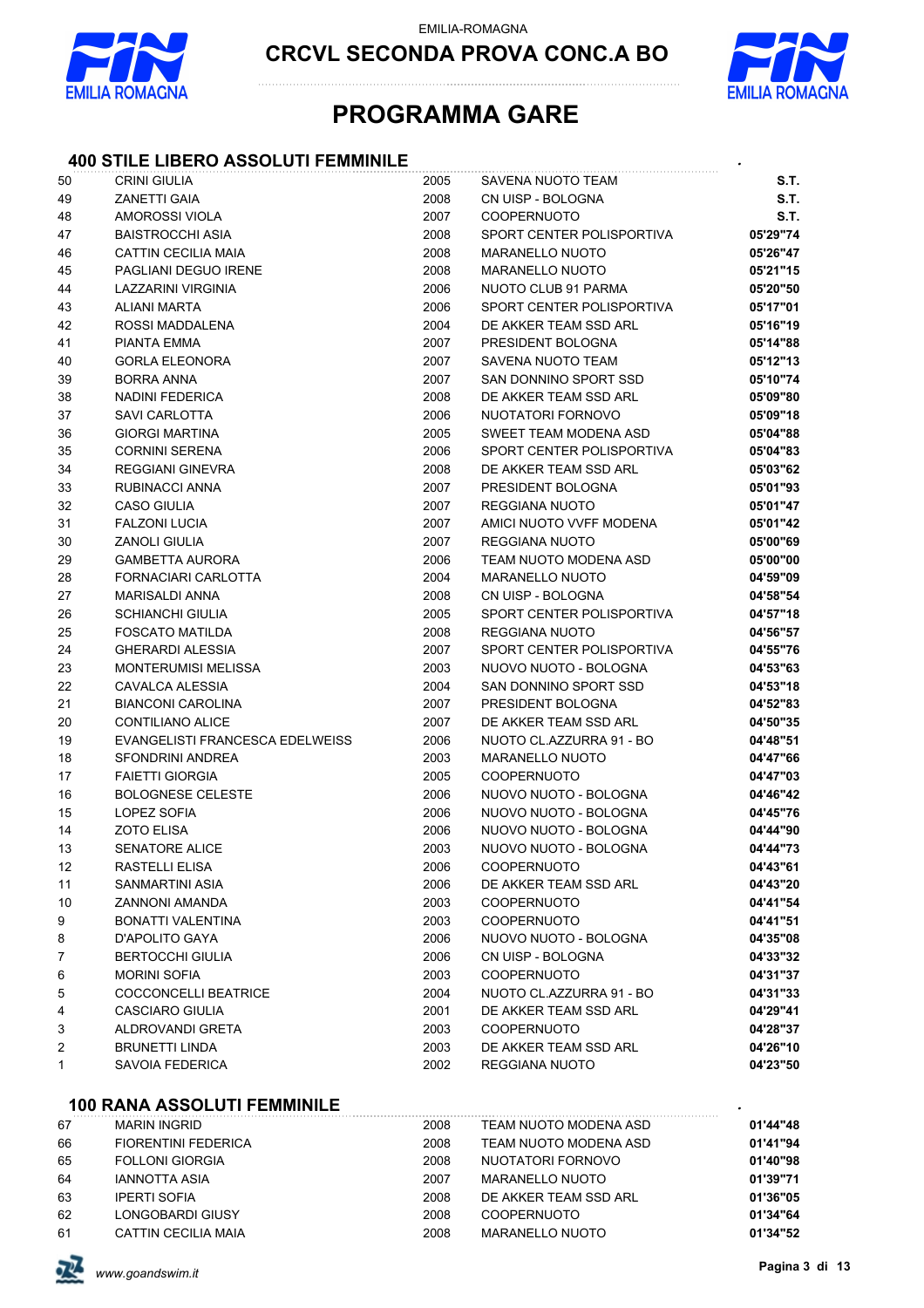



| 60           | <b>SCOGNAMIGLIO IRENE</b>   | 2008 | CN UISP - BOLOGNA              | 01'34"28 |
|--------------|-----------------------------|------|--------------------------------|----------|
| 59           | <b>SARAIS VALENTINA</b>     | 2008 | NUOTO CLUB 91 PARMA            | 01'34"17 |
| 58           | VUOCOLO GIORGIA             | 2007 | <b>COOPERNUOTO</b>             | 01'33"84 |
| 57           | <b>ZANETTI ALICE</b>        | 2008 | SAVENA NUOTO TEAM              | 01'33"36 |
| 56           | <b>CAVICCHI FRANCESCA</b>   | 2008 | CN UISP - BOLOGNA              | 01'33"21 |
| 55           | CORCIOLANI FRANCESCA        | 2008 | <b>REGGIANA NUOTO</b>          | 01'32"57 |
| 54           | CAPRINI ANNAGIULIA          | 2006 | DE AKKER TEAM SSD ARL          | 01'32"17 |
| 53           | <b>BRANDOLI MARTINA</b>     | 2007 | MARANELLO NUOTO                | 01'32"11 |
| 52           | <b>GHELFI SILDE</b>         | 2008 | COOPERNUOTO                    | 01'31"36 |
| 51           | CASTELLAZZI ILARIA          | 2008 | DE AKKER TEAM SSD ARL          | 01'30"83 |
| 50           | <b>GILIOLI AURORA</b>       | 2008 | TEAM NUOTO MODENA ASD          | 01'30"42 |
| 49           | <b>GHEZZI ILARIA</b>        | 2007 | NUOTATORI FORNOVO              | 01'29"68 |
| 48           | <b>VINCENZI TEA</b>         | 2006 | DE AKKER TEAM SSD ARL          | 01'28"90 |
| 47           | <b>MOTTA LINDA</b>          | 2007 | CN UISP - BOLOGNA              | 01'28"56 |
| 46           | <b>HILBE GIULIA</b>         | 2008 | CN UISP - BOLOGNA              | 01'28"54 |
| 45           | GIOSUE' ALLEGRA             | 2007 | CN UISP - BOLOGNA              | 01'27"72 |
| 44           | <b>MORABITO MICHELLE</b>    | 2006 | <b>MARANELLO NUOTO</b>         | 01'27"53 |
| 43           | <b>VENTURA ALLEGRA</b>      | 2008 | CN UISP - BOLOGNA              | 01'27"23 |
| 42           | <b>MAGLI NICOLE</b>         | 2008 | CN UISP - BOLOGNA              | 01'27"15 |
| 41           | <b>BATTISTELLI VITTORIA</b> | 2007 | DE AKKER TEAM SSD ARL          | 01'26"71 |
| 40           | FRANZAROLI MARGHERITA       | 2004 | RECORD NUOTO CLUB - BO         | 01'26"41 |
| 39           | <b>MULATERI GAIA</b>        | 2008 | PRESIDENT BOLOGNA              | 01'26"22 |
| 38           | <b>CREMONINI EMMA</b>       | 2008 | PRESIDENT BOLOGNA              | 01'25"96 |
| 37           | <b>GHINI AMANDA</b>         | 2003 | RECORD NUOTO CLUB - BO         | 01'24"87 |
| 36           | <b>MORABITO NICOLE</b>      | 2007 | MARANELLO NUOTO                | 01'24"60 |
| 35           | <b>MICHELI ELENA</b>        | 2005 | NUOTO CLUB 91 PARMA            | 01'24"38 |
| 34           | <b>VELLANI MATILDE</b>      | 2008 | <b>COOPERNUOTO</b>             | 01'24"24 |
| 33           | D'ARIENZO CHIARA            | 2007 | CN UISP - BOLOGNA              | 01'24"23 |
| 32           | <b>IACCONI GIULIA</b>       | 2007 | <b>MARANELLO NUOTO</b>         | 01'22"82 |
| 31           | DE LUCA GIORGIA             | 2007 | CN UISP - BOLOGNA              | 01'22"45 |
| 30           | <b>BELLINI NICOLE</b>       | 2007 | COOPERNUOTO                    | 01'22"44 |
| 29           | <b>MARTELLI GIULIA</b>      | 2006 | NUOVO NUOTO - BOLOGNA          | 01'22"25 |
| 28           | <b>VILLANI AURORA</b>       | 2004 | NUOTO CLUB 91 PARMA            | 01'21"96 |
| 27           | <b>SCARABELLI SOFIA</b>     | 2006 | <b>REGGIANA NUOTO</b>          | 01'21"86 |
| 26           | TALE' FRANCESCA             | 2005 | NUOVO NUOTO - BOLOGNA          | 01'21"80 |
| 25           | <b>GARUTTI SOFIA</b>        | 2007 | DE AKKER TEAM SSD ARL          | 01'21"07 |
| 24           | <b>VENTURA GINEVRA</b>      | 2006 | CN UISP - BOLOGNA              | 01'20"63 |
| 23           | <b>BONACCORSI ALESSIA</b>   | 2002 | NUOTATORI FORNOVO              | 01'20"41 |
| 22           | PIFRANTONI GINEVRA          | 2005 | COOPERNUOTO                    | 01'20"31 |
| 21           | <b>MEDICI LAURA</b>         | 2007 | <b>MARANELLO NUOTO</b>         | 01'19"69 |
| 20           | DONZELLI CAMILLA            | 2003 | NUOTO CLUB 91 PARMA            | 01'19"20 |
| 19           | <b>RECCHIONI BEATRICE</b>   | 2006 | CN UISP - BOLOGNA              | 01'19"17 |
| 18           | <b>MARTONE DENISE</b>       | 2003 | NUOTO CLUB 91 PARMA            | 01'18"05 |
| 17           | <b>CESARI GIULIA</b>        | 2008 | CN UISP - BOLOGNA              | 01'17"50 |
| 16           | TIBALDI MARGHERITA          | 2004 | <b>ERRENUOTOFIDENZA</b>        | 01'17"41 |
| 15           | <b>VACCARI ELISA</b>        | 2002 | CN UISP - BOLOGNA              | 01'17"19 |
| 14           | <b>FORNASARI ERIKA</b>      | 2006 | CN UISP - BOLOGNA              | 01'17"16 |
| 13           | PERSEGATI LUDOVICA          | 2002 | <b>COOPERNUOTO</b>             | 01'16"92 |
| 12           | GIORGI PIERFRANCESCHI SOFIA | 2000 | NUOTO CLUB 91 PARMA            | 01'16"06 |
| 11           | PASQUALINI SARA             | 2002 | DE AKKER TEAM SSD ARL          | 01'16"04 |
| 10           | ROSSI LUCREZIA              | 2000 | DE AKKER TEAM SSD ARL          | 01'15"89 |
| 9            | MILANI CARLOTTA             | 2007 | NUOVO NUOTO - BOLOGNA          | 01'15"25 |
| 8            | DJEBALI INES                | 2007 | CIRCOLO SPORTIVO GDF<br>MODENA | 01'14"72 |
| 7            | RUSSO ROSANNA CLAUDIA       | 2004 | CN UISP - BOLOGNA              | 01'14"56 |
| 6            | DE SIMONE ALICE             | 2004 | DE AKKER TEAM SSD ARL          | 01'14"42 |
| 5            | MANSERVISI CAMILLA          | 2006 | NUOVO NUOTO - BOLOGNA          | 01'12"91 |
| 4            | DASCANIO AURORA             | 2004 | NUOTO CL.AZZURRA 91 - BO       | 01'12"18 |
| 3            | <b>GIANGIORGI SVEVA</b>     | 2004 | DE AKKER TEAM SSD ARL          | 01'12"10 |
| 2            | <b>GUERRA GIORGIA</b>       | 2000 | DE AKKER TEAM SSD ARL          | 01'11"83 |
| $\mathbf{1}$ | <b>CERCHIER MATILDE</b>     | 2001 | NUOTO CL.AZZURRA 91 - BO       | 01'11"76 |

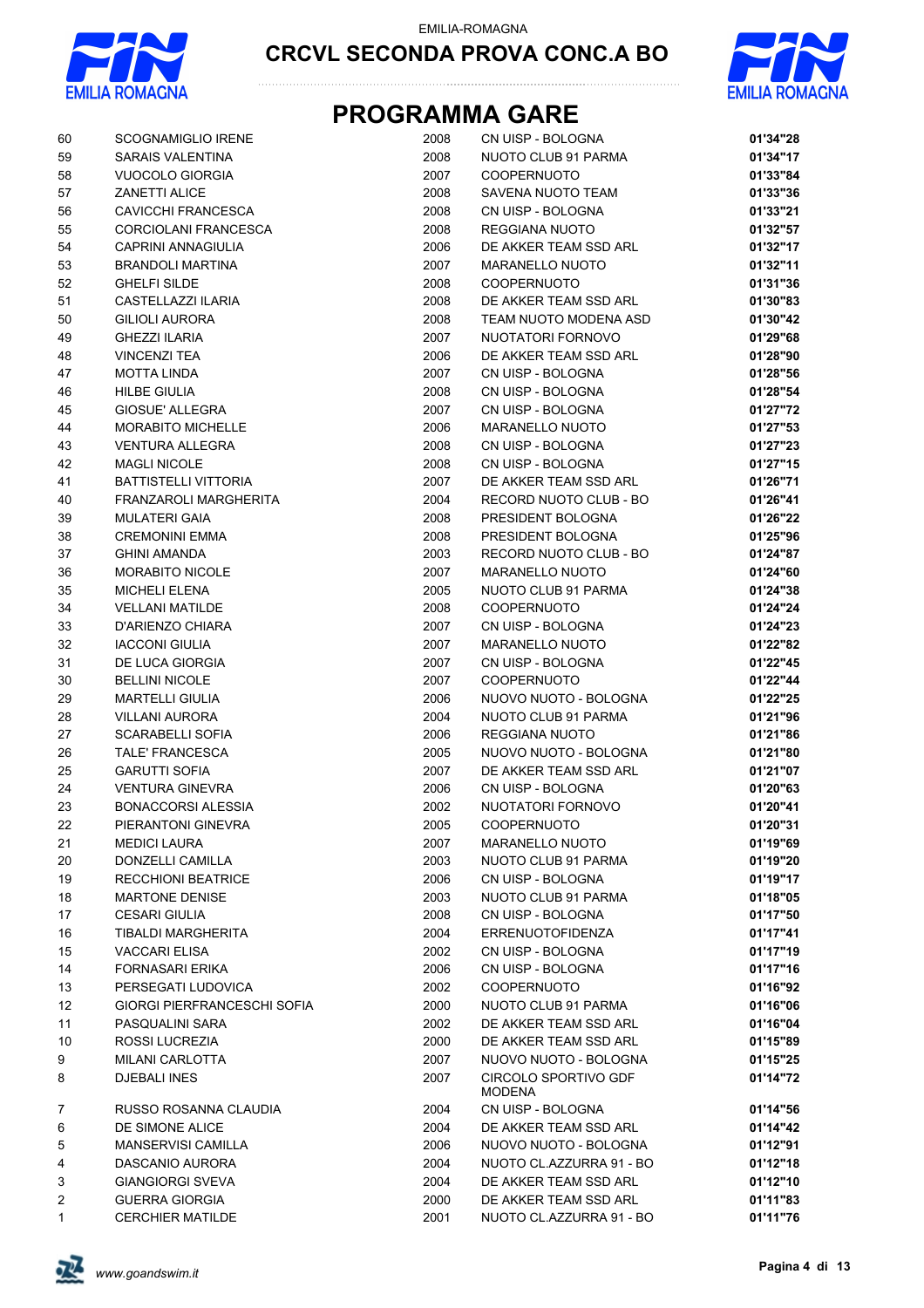

**CRCVL SECONDA PROVA CONC.A BO**



### **PROGRAMMA GARE**

#### **50 STILE LIBERO ASSOLUTI FEMMINILE** *.*

| 108 | <b>GHEZZI ILARIA</b>       | 2007 | NUOTATORI FORNOVO                            | S.T.     |
|-----|----------------------------|------|----------------------------------------------|----------|
| 107 | <b>BARCHI GIULIA</b>       | 2008 | OLYMPIA BIBBIANO                             | S.T.     |
| 106 | SIVELLI VIOLA              | 2008 | <b>ERRENUOTOFIDENZA</b>                      | 00'41"48 |
| 105 | <b>SIVELLI AGATA</b>       | 2008 | <b>ERRENUOTOFIDENZA</b>                      | 00'41"28 |
| 104 | <b>ZANETTI ALICE</b>       | 2008 | SAVENA NUOTO TEAM                            | 00'38"27 |
| 103 | <b>FOLLONI GIORGIA</b>     | 2008 | NUOTATORI FORNOVO                            | 00'38"22 |
| 102 | DALLACASA LUCREZIA         | 2008 | OLYMPIA BIBBIANO                             | 00'38"16 |
| 101 | <b>VEZZANI MARGHERITA</b>  | 2006 | NUOTATORI FORNOVO                            | 00'38"12 |
| 100 | LONGOBARDI GIUSY           | 2008 | COOPERNUOTO                                  | 00'35"63 |
| 99  | <b>GOZZOLI ANNA</b>        | 2008 | TEAM NUOTO MODENA ASD                        | 00'35"45 |
| 98  | <b>IPERTI SOFIA</b>        | 2008 | DE AKKER TEAM SSD ARL                        | 00'35"29 |
| 97  | IANNOTTA ASIA              | 2007 | <b>MARANELLO NUOTO</b>                       | 00'35"13 |
| 96  | <b>FIORENTINI FEDERICA</b> | 2008 | TEAM NUOTO MODENA ASD                        | 00'34"78 |
| 95  | LA VITA GINEVRA            | 2008 | NUOTATORI FORNOVO                            | 00'34"61 |
| 94  | <b>BUTTITTA MARTINA</b>    | 2003 | SWEET TEAM MODENA ASD                        | 00'33"84 |
| 93  | <b>MADDALUNI ILENIA</b>    | 2008 | CN UISP - BOLOGNA                            | 00'33"69 |
| 92  | ALBERANI MADDALENA         | 2006 | NUOTATORI FORNOVO                            | 00'33"56 |
| 91  | <b>GALLINGANI GAIA</b>     | 2007 | NUOTATORI FORNOVO                            | 00'33"55 |
| 90  | <b>SARAIS VALENTINA</b>    | 2008 | NUOTO CLUB 91 PARMA                          | 00'33"42 |
| 89  | <b>MANGIONE ELETTRA</b>    | 2007 | PRESIDENT BOLOGNA                            | 00'33"39 |
| 88  | <b>MAGGIO IRIS</b>         | 2008 | PRESIDENT BOLOGNA                            | 00'33"20 |
| 87  | RAVENNA PAOLA              | 2008 | PRESIDENT BOLOGNA                            | 00'33"19 |
| 86  | PARESCHI ILARIA            | 2004 | SWEET TEAM MODENA ASD                        | 00'33"18 |
| 85  | SICOLO GAIA                | 2006 | NUOTO CL.AZZURRA 91 - BO                     | 00'32"81 |
| 84  | <b>MAROTTA LUDOVICA</b>    | 2008 | AMICI NUOTO VVFF MODENA                      | 00'32"63 |
| 83  | <b>COLUCCI FRANCESCA</b>   | 2008 | CN UISP - BOLOGNA                            | 00'32"59 |
| 82  | FORTINI MIRANDA            | 2008 | CN UISP - BOLOGNA                            | 00'32"49 |
| 81  | <b>MERLI ARIANNA</b>       | 2007 | <b>MARANELLO NUOTO</b>                       | 00'32"41 |
| 80  | <b>BERTOCCHI YILIN</b>     | 2008 | RECORD NUOTO CLUB - BO                       | 00'32"40 |
| 79  | <b>GOZZOLI GIULIA</b>      | 2008 | SWEET TEAM MODENA ASD                        | 00'32"39 |
| 78  | <b>SENSI SOFIA</b>         | 2005 | AMICI NUOTO VVFF MODENA                      | 00'32"27 |
| 77  | <b>MANSERVISI SOFIA</b>    | 2005 | <b>IMOLANUOTO ASD</b>                        | 00'32"19 |
| 76  | CASAROLI FRANCESCA         | 2005 | <b>IMOLANUOTO ASD</b>                        | 00'32"02 |
| 75  | <b>BULDRINI ILARY</b>      | 2007 | NUOVO NUOTO - BOLOGNA                        | 00'31"93 |
| 74  | <b>FORESTI MARTINA</b>     | 2007 | PRESIDENT BOLOGNA                            | 00'31"78 |
| 73  | <b>BRUNETTI ALESSIA</b>    | 2005 | RECORD NUOTO CLUB - BO                       | 00'31"73 |
| 72  | AMKRANG NATTATIDA          | 2008 | CN UISP - BOLOGNA                            | 00'31"63 |
| 71  | <b>BONINI AGATA</b>        | 2006 | <b>CIRCOLO SPORTIVO GDF</b><br><b>MODENA</b> | 00'31"56 |
| 70  | SUBASCIAKI CHIARA          | 2008 | PRESIDENT BOLOGNA                            | 00'31"52 |
| 69  | <b>MATURO ERICA</b>        | 2007 | <b>MARANELLO NUOTO</b>                       | 00'31"43 |
| 68  | TALE' ELENA                | 2007 | NUOVO NUOTO - BOLOGNA                        | 00'31"43 |
| 67  | <b>CASI AGATA</b>          | 2006 | <b>REGGIANA NUOTO</b>                        | 00'31"42 |
| 66  | <b>CAVICCHI FRANCESCA</b>  | 2008 | CN UISP - BOLOGNA                            | 00'31"37 |
| 65  | GIORDANO MARTINA           | 2005 | <b>CIRCOLO SPORTIVO GDF</b><br>MODENA        | 00'31"37 |
| 64  | <b>ZANICHELLI NOEMI</b>    | 2007 | NUOTATORI FORNOVO                            | 00'31"36 |
| 63  | <b>VISENTINI IRENE</b>     | 2005 | NUOVO NUOTO - BOLOGNA                        | 00'31"33 |
| 62  | <b>MARIN INGRID</b>        | 2008 | TEAM NUOTO MODENA ASD                        | 00'31"32 |
| 61  | SANMARTINI GAIA            | 2008 | RECORD NUOTO CLUB - BO                       | 00'31"12 |
| 60  | <b>MENZIANI ELISA</b>      | 2008 | AMICI NUOTO VVFF MODENA                      | 00'31"07 |
| 59  | <b>FRAGOSI NICOLE</b>      | 2006 | NUOTO CLUB 91 PARMA                          | 00'31"04 |
| 58  | ALBORESI CARLOTTA          | 2005 | <b>COOPERNUOTO</b>                           | 00'31"02 |
| 57  | <b>CORNIA SARA</b>         | 2006 | TEAM NUOTO MODENA ASD                        | 00'30"99 |
| 56  | <b>CAVALLINI AGATA</b>     | 2008 | DE AKKER TEAM SSD ARL                        | 00'30"76 |
| 55  | SAVI CARLOTTA              | 2006 | NUOTATORI FORNOVO                            | 00'30"69 |
| 54  | <b>VALUTA CAMELIA</b>      | 2008 | NUOTATORI FORNOVO                            | 00'30"68 |
| 53  | ZACCARINI ALESSIA          | 2006 | <b>MARANELLO NUOTO</b>                       | 00'30"53 |
| 52  | <b>SCAPOLI MARTA</b>       | 2004 | DE AKKER TEAM SSD ARL                        | 00'30"46 |
| 51  | D'ARIENZO CHIARA           | 2007 | CN UISP - BOLOGNA                            | 00'30"42 |

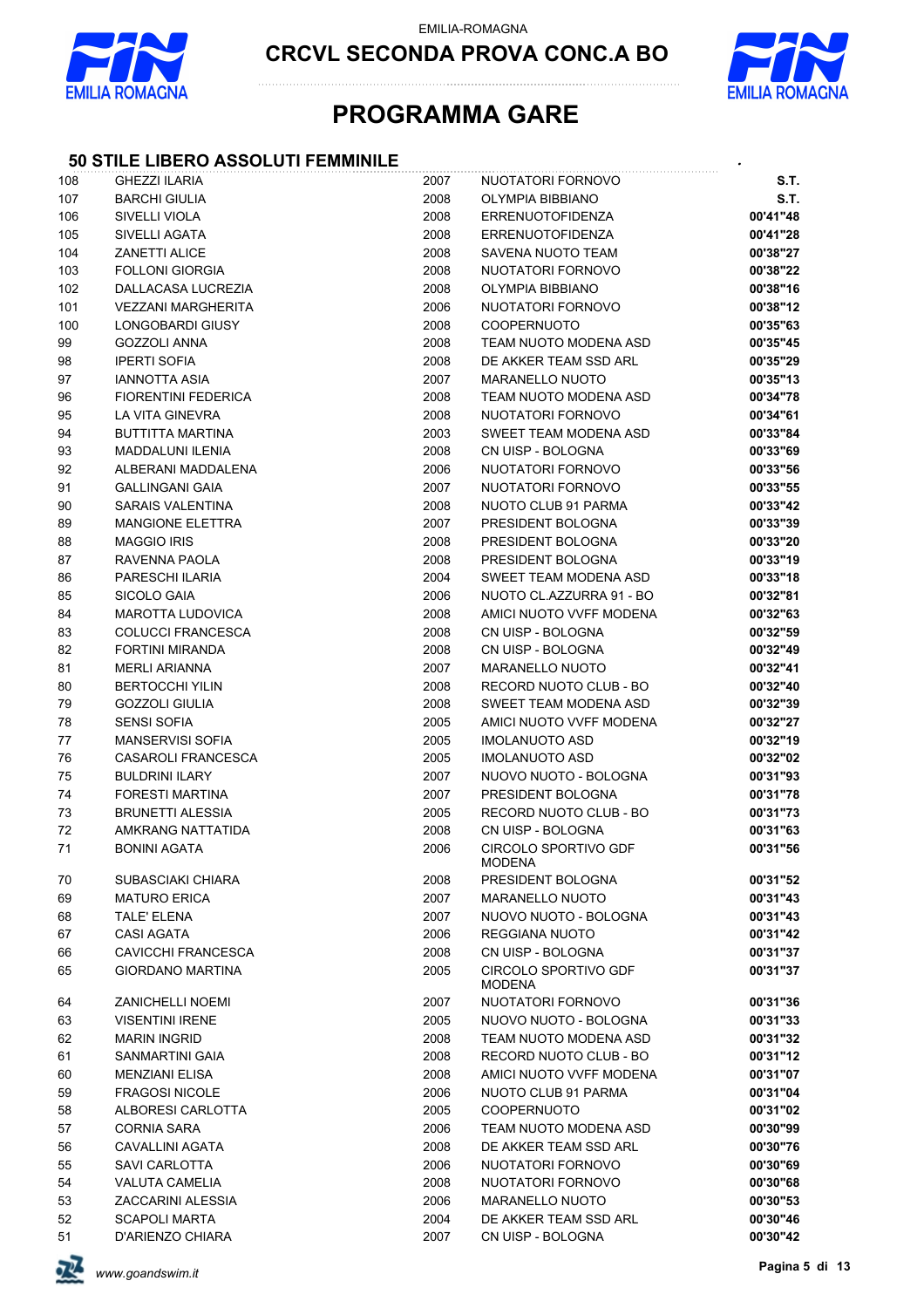



| 50 | <b>MONTANARI CHIARA</b>     | 2007 | TEAM NUOTO MODENA ASD     | 00'30"34 |
|----|-----------------------------|------|---------------------------|----------|
| 49 | DE CARLI ELENA              | 2007 | DE AKKER TEAM SSD ARL     | 00'30"27 |
| 48 | <b>ODORICI ELISA</b>        | 2004 | TEAM NUOTO MODENA ASD     | 00'30"26 |
| 47 | BERGONZI LUISANNA MARIA     | 2007 | NUOTATORI FORNOVO         | 00'30"16 |
| 46 | DEL GROSSO VIVIANA          | 2007 | REGGIANA NUOTO            | 00'30"09 |
| 45 | <b>GUALANDI EMMA</b>        | 2007 | DE AKKER TEAM SSD ARL     | 00'30"06 |
| 44 | <b>BURNELLI MARTINA</b>     | 2008 | CN UISP - BOLOGNA         | 00'30"01 |
| 43 | CARINI CAMILLA              | 2003 | RECORD NUOTO CLUB - BO    | 00'30"00 |
| 42 | <b>ISEPPI ALICE</b>         | 2003 | TEAM NUOTO MODENA ASD     | 00'29"85 |
| 41 | <b>CINTI ELISA</b>          | 2006 | <b>COOPERNUOTO</b>        | 00'29"61 |
| 40 | <b>SGOBERTI GIORGIA</b>     | 2005 | CN UISP - BOLOGNA         | 00'29"41 |
| 39 | <b>SERIO LAURA</b>          | 2004 | CN UISP - BOLOGNA         | 00'29"36 |
| 38 | ROSSANO MARIKA              | 2005 | CN UISP - BOLOGNA         | 00'29"35 |
| 37 | <b>BONONI GAIA</b>          | 2004 | DE AKKER TEAM SSD ARL     | 00'29"32 |
| 36 | <b>TAVIANINI VIRGINIA</b>   | 2004 | DE AKKER TEAM SSD ARL     | 00'29"32 |
| 35 | <b>FABBRI CAMILLA</b>       | 2007 | AMICI NUOTO VVFF MODENA   | 00'29"29 |
| 34 | GIORGI PIERFRANCESCHI SOFIA | 2000 | NUOTO CLUB 91 PARMA       | 00'29"20 |
| 33 | <b>VACCHI MATILDE</b>       | 2004 | CN UISP - BOLOGNA         | 00'29"14 |
| 32 | <b>CASARI NOEMI</b>         | 2007 | CN UISP - BOLOGNA         | 00'29"13 |
| 31 | <b>BRAGAGLIA GRETA</b>      | 2005 | CN UISP - BOLOGNA         | 00'29"11 |
| 30 | <b>TORRI SARA</b>           | 2004 | REGGIANA NUOTO            | 00'29"02 |
| 29 | <b>VEZZANI ILENIA</b>       | 2002 | <b>COOPERNUOTO</b>        | 00'29"00 |
| 28 | CAVALLINI CAMILLA           | 2005 | <b>ERRENUOTOFIDENZA</b>   | 00'28"96 |
| 27 | PISCOPO GRETA               | 2008 | REGGIANA NUOTO            | 00'28"86 |
| 26 | SMITH PRINCESS LIU'         | 2007 | CN UISP - BOLOGNA         | 00'28"83 |
| 25 | <b>GUALDI BIANCA</b>        | 2005 | <b>COOPERNUOTO</b>        | 00'28"78 |
| 24 | <b>DAVOLI CHIARA</b>        | 2004 | REGGIANA NUOTO            | 00'28"75 |
| 23 | <b>GALLERANI VALERIA</b>    | 2003 | CN UISP - BOLOGNA         | 00'28"71 |
| 22 | SILLETTI SOPHIA AURORA      | 2006 | CN UISP - BOLOGNA         | 00'28"70 |
| 21 | <b>GIULIANI LINDA</b>       | 2006 | TEAM NUOTO MODENA ASD     | 00'28"66 |
| 20 | <b>LEGNARO ILENIA</b>       | 2006 | <b>IMOLANUOTO ASD</b>     | 00'28"48 |
| 19 | <b>GULMINI AGNESE</b>       | 2004 | DE AKKER TEAM SSD ARL     | 00'28"44 |
| 18 | ATTENNANTE CARLOTTA         | 2006 | NUOVO NUOTO - BOLOGNA     | 00'28"42 |
| 17 | <b>SITA DANILA</b>          | 2006 | CN UISP - BOLOGNA         | 00'28"42 |
| 16 | ONGARO GRETA                | 2004 | NUOTO CL.AZZURRA 91 - BO  | 00'28"38 |
| 15 | <b>BERBAKOV BEATRICE</b>    | 2007 | CN UISP - BOLOGNA         | 00'28"28 |
| 14 | <b>CERCHIER MATILDE</b>     | 2001 | NUOTO CL.AZZURRA 91 - BO  | 00'28"23 |
| 13 | <b>BERTOLINI ASIA</b>       | 2004 | <b>REGGIANA NUOTO</b>     | 00'28"18 |
| 12 | LONGAGNANI ILARIA           | 2002 | TEAM NUOTO MODENA ASD     | 00'28"02 |
| 11 | DAVIDDI ELENA               | 2007 | REGGIANA NUOTO            | 00'28"00 |
| 10 | RUSSO ROSANNA CLAUDIA       | 2004 | CN UISP - BOLOGNA         | 00'27"88 |
| 9  | PAZZAGLIA SONIA             | 2003 | DE AKKER TEAM SSD ARL     | 00'27"61 |
| 8  | ROSINI ELEONORA VELIA       | 2007 | CN UISP - BOLOGNA         | 00'27"50 |
| 7  | <b>FANTUZZI MATILDE</b>     | 2003 | REGGIANA NUOTO            | 00'27"16 |
| 6  | <b>MARISALDI SARA</b>       | 2006 | CN UISP - BOLOGNA         | 00'26"86 |
| 5  | <b>BASSI ELISA</b>          | 1988 | SPORT CENTER POLISPORTIVA | 00'26"49 |
| 4  | <b>GUSPERTI SARA</b>        | 2001 | NUOTO CL.AZZURRA 91 - BO  | 00'26"48 |
| 3  | ABBRUSCATO AURORA           | 2002 | REGGIANA NUOTO            | 00'26"42 |
| 2  | <b>MECUGNI MARTINA</b>      | 2003 | TEAM NUOTO MODENA ASD     | 00'26"27 |
| 1  | <b>LAQUINTANA SONIA</b>     | 2001 | NUOTO CL.AZZURRA 91 - BO  | 00'26"22 |
|    |                             |      |                           |          |

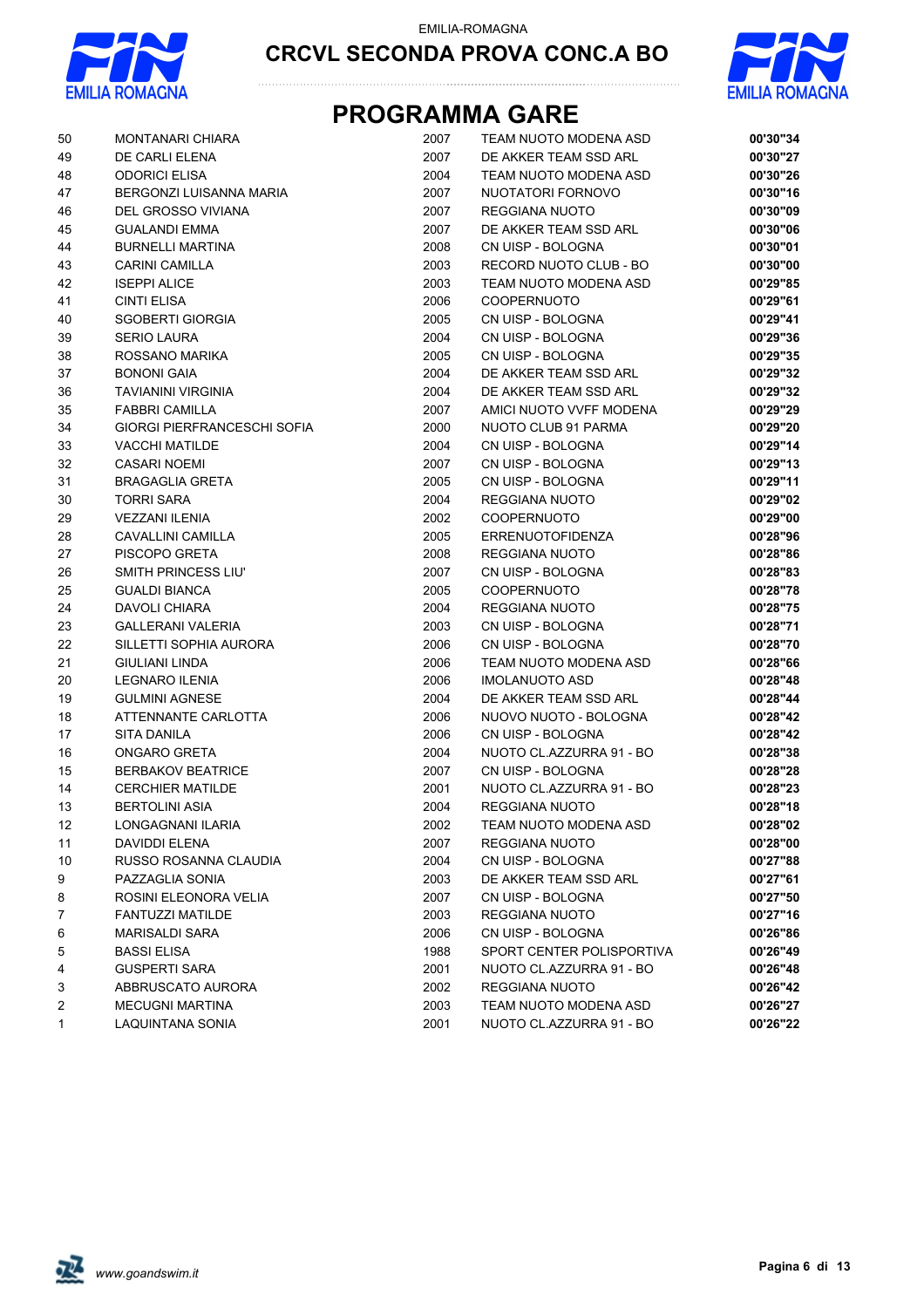

**CRCVL SECONDA PROVA CONC.A BO**



## **PROGRAMMA GARE**

#### **400 MISTI ASSOLUTI FEMMINILE** *.*

| 16                      | <b>GHELFI SILDE</b>                  | 2008 | <b>COOPERNUOTO</b>       | S.T.     |
|-------------------------|--------------------------------------|------|--------------------------|----------|
| 15                      | <b>VELLANI MATILDE</b>               | 2008 | <b>COOPERNUOTO</b>       | 07'03"17 |
| 14                      | <b>ODORICI AGNESE</b>                | 2008 | PRESIDENT BOLOGNA        | 05'56"78 |
| 13                      | <b>SFONDRINI NICOLE</b>              | 2005 | <b>MARANELLO NUOTO</b>   | 05'48"18 |
| 12                      | RAMENGHI ANNA ELENA                  | 2008 | <b>IMOLANUOTO ASD</b>    | 05'45"32 |
| 11                      | <b>MICHELINI SARA</b>                | 2005 | <b>COOPERNUOTO</b>       | 05'39"43 |
| 10                      | SOGLIA MARTA                         | 2002 | NUOVO NUOTO - BOLOGNA    | 05'38"63 |
| 9                       | <b>BELLINI NICOLE</b>                | 2007 | <b>COOPERNUOTO</b>       | 05'37"90 |
| 8                       | <b>BONETALLI AURORA</b>              | 2005 | NUOVO NUOTO - BOLOGNA    | 05'34"68 |
| $\overline{7}$          | <b>BLASI ARIANNA</b>                 | 2008 | <b>MARANELLO NUOTO</b>   | 05'33"95 |
| 6                       | <b>CIMATTI LISA</b>                  | 2007 | DE AKKER TEAM SSD ARL    | 05'33"07 |
| 5                       | <b>VALISI GIADA</b>                  | 2003 | CN UISP - BOLOGNA        | 05'22"82 |
| 4                       | <b>CAMPIONI CHIARA</b>               | 2006 | CN UISP - BOLOGNA        | 05'19"66 |
| 3                       | PERRONE ANNA LUCIA                   | 2006 | CN UISP - BOLOGNA        | 05'17"81 |
| $\overline{\mathbf{c}}$ | ALDROVANDI GRETA                     | 2003 | COOPERNUOTO              | 05'06"56 |
| $\mathbf{1}$            | <b>CIRIESI MARTINA</b>               | 2001 | NUOTO CL.AZZURRA 91 - BO | 05'03"86 |
|                         |                                      |      |                          |          |
|                         | <b>50 FARFALLA ASSOLUTI MASCHILE</b> |      |                          |          |
| 31                      | <b>IOTTI ALBERTO CARLO</b>           | 2001 | NUOTO CLUB IL SESAMO     | 00'30"76 |
| 30                      | <b>VENTURA SAMUELE</b>               | 2003 | DE AKKER TEAM SSD ARL    | 00'29"86 |
| 29                      | <b>GRANDI MATTEO</b>                 | 2004 | DE AKKER TEAM SSD ARL    | 00'29"62 |
| 28                      | <b>VAIANI TOMMASO</b>                | 2004 | RECORD NUOTO CLUB - BO   | 00'29"13 |
| 27                      | <b>ALBERINI GUIDO</b>                | 2000 | <b>MARANELLO NUOTO</b>   | 00'28"98 |
| 26                      | <b>CASELLI FRANCESCO</b>             | 2002 | CN UISP - BOLOGNA        | 00'28"91 |
| 25                      | <b>VEGGETTI DIEGO</b>                | 2004 | DE AKKER TEAM SSD ARL    | 00'28"86 |
| 24                      | <b>ALBERINI PIETRO</b>               | 2004 | <b>MARANELLO NUOTO</b>   | 00'28"60 |
| 23                      | <b>VILASI DEMETRIO</b>               | 2004 | DE AKKER TEAM SSD ARL    | 00'28"29 |
| 22                      | <b>VENTUROLI LORENZO</b>             | 2002 | CN UISP - BOLOGNA        | 00'28"18 |
| 21                      | <b>BOSELLI DIEGO ISMAELE</b>         | 2003 | <b>COOPERNUOTO</b>       | 00'28"11 |
| 20                      | CAVALLINI GIACOMO                    | 1997 | DE AKKER TEAM SSD ARL    | 00'28"08 |
| 19                      | <b>LECCE LEONARDO</b>                | 1999 | NUOTO CLUB 91 PARMA      | 00'28"00 |
| 18                      | <b>ZAMBONI MATTEO</b>                | 2002 | NUOTO CLUB 91 PARMA      | 00'27"99 |
| 17                      | <b>GOZZI RICCARDO</b>                | 2004 | <b>COOPERNUOTO</b>       | 00'27"96 |
| 16                      | <b>BETZA ANGELO</b>                  | 2003 | DE AKKER TEAM SSD ARL    | 00'27"87 |
| 15                      | <b>CASALINI ANDREA</b>               | 1998 | TEAM NUOTO MODENA ASD    | 00'27"82 |
| 14                      | <b>TOSI LUCA</b>                     | 2004 | TEAM NUOTO MODENA ASD    | 00'27"77 |
| 13                      | <b>REBECCHI RICCARDO</b>             | 2004 | DE AKKER TEAM SSD ARL    | 00'27"67 |
| 12                      | <b>FURLOTTI FEDERICO</b>             | 2003 | <b>ERRENUOTOFIDENZA</b>  | 00'27"65 |
| 11                      | <b>GONELLI MIRKO</b>                 | 2004 | DE AKKER TEAM SSD ARL    | 00'27"16 |
| 10                      | PINI LEONARDO                        | 1999 | RECORD NUOTO CLUB - BO   | 00'26"75 |
| 9                       | <b>GUERZONI LORENZO</b>              | 2000 | <b>MARANELLO NUOTO</b>   | 00'26"67 |
| 8                       | <b>CHIARINI MIRCO</b>                | 2001 | CN UISP - BOLOGNA        | 00'26"33 |
| 7                       | <b>SALA DAVIDE</b>                   | 2003 | CN UISP - BOLOGNA        | 00'26"24 |
| 6                       | <b>SERRA MATTEO</b>                  | 2004 | CN UISP - BOLOGNA        | 00'26"22 |
| 5                       | DOSE DENIS                           | 2001 | DE AKKER TEAM SSD ARL    | 00'25"98 |
| 4                       | <b>BERTOLINI ADAM</b>                | 2001 | REGGIANA NUOTO           | 00'25"84 |
| 3                       | <b>BERTOLINI PIERRE</b>              | 2002 | REGGIANA NUOTO           | 00'25"38 |
| 2                       | <b>ZAMPESE MATTEO</b>                | 1996 | NUOTO CL.AZZURRA 91 - BO | 00'25"35 |
| 1                       | <b>CESARI GIORGIO</b>                | 1999 | CN UISP - BOLOGNA        | 00'24"73 |

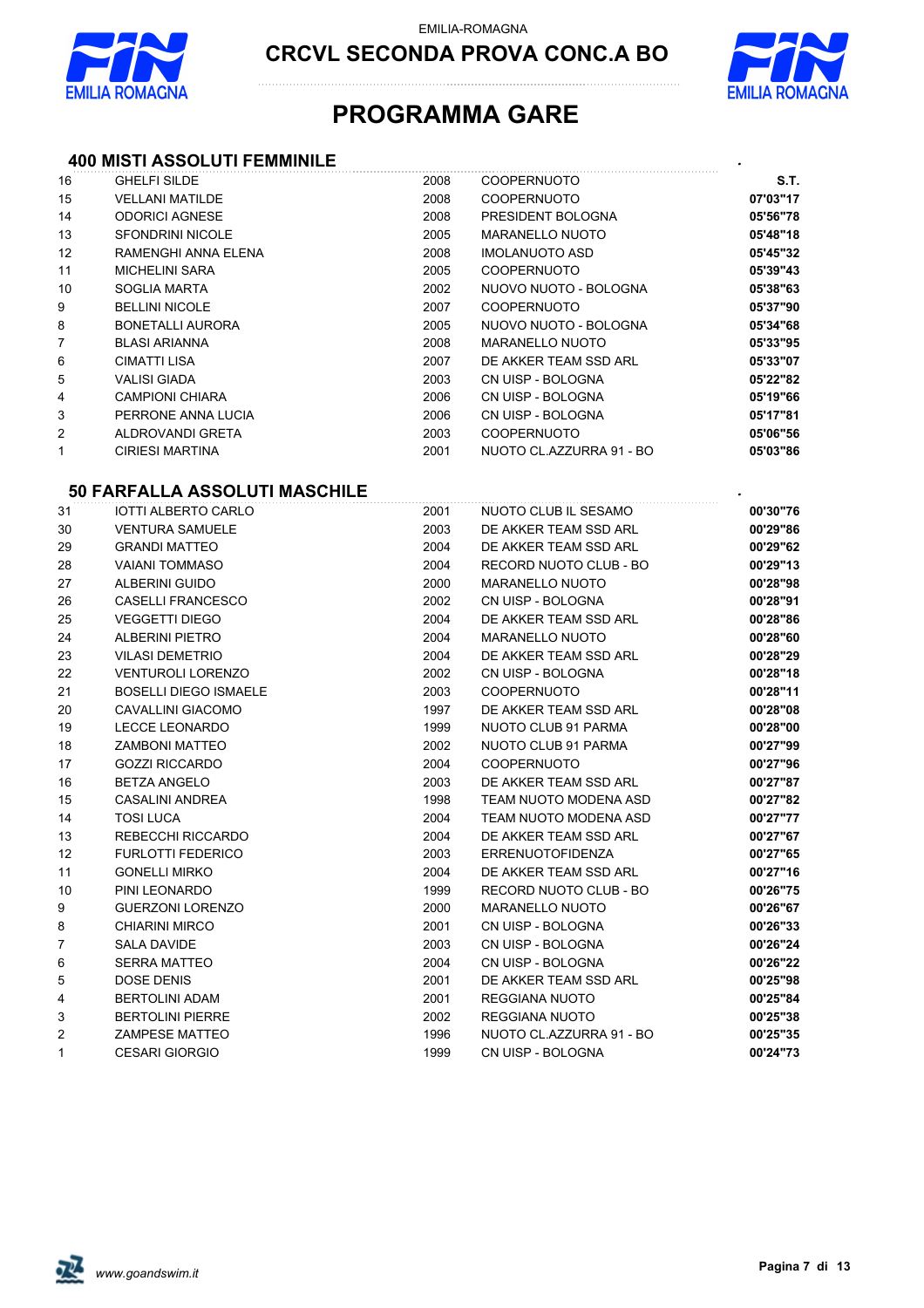



## **PROGRAMMA GARE**

#### **200 DORSO ASSOLUTI MASCHILE** *.*

| 35             | <b>PRAMPOLINI VALTER</b>     | 2004 | SWEET TEAM MODENA ASD   | 02'48"95 |
|----------------|------------------------------|------|-------------------------|----------|
| 34             | <b>GAMBARA ANDREA</b>        | 2004 | <b>OLYMPIA BIBBIANO</b> | 02'44"48 |
| 33             | <b>FIORI ALESSANDRO</b>      | 2006 | <b>COOPERNUOTO</b>      | 02'43"32 |
| 32             | CAVALCA LEONARDO             | 2007 | SAN DONNINO SPORT SSD   | 02'36"85 |
| 31             | <b>CECCHINI GIORGIO</b>      | 2007 | <b>COOPERNUOTO</b>      | 02'34"58 |
| 30             | PORCARI FRANCESCO            | 2004 | NUOTO CLUB 91 PARMA     | 02'33"21 |
| 29             | <b>BORTOLOTTI NICHOLAS</b>   | 2006 | <b>COOPERNUOTO</b>      | 02'32"37 |
| 28             | ROCCHETTA MARTINO            | 2006 | PRESIDENT BOLOGNA       | 02'32"30 |
| 27             | <b>MUTO FABIO GIANFRANCO</b> | 2006 | <b>COOPERNUOTO</b>      | 02'31"45 |
| 26             | <b>LENA ANDREA</b>           | 2006 | <b>IMOLANUOTO ASD</b>   | 02'30"82 |
| 25             | <b>NALDI FRANCESCO</b>       | 2007 | DE AKKER TEAM SSD ARL   | 02'30"79 |
| 24             | <b>SCIANNA CRISTIAN</b>      | 2005 | <b>ERRENUOTOFIDENZA</b> | 02'29"36 |
| 23             | ROMEGGIO ALESSIO             | 2007 | CN UISP - BOLOGNA       | 02'28"74 |
| 22             | <b>CANALI RICCARDO</b>       | 2005 | <b>COOPERNUOTO</b>      | 02'28"59 |
| 21             | <b>BORSARI NICCOLO'</b>      | 2007 | PRESIDENT BOLOGNA       | 02'28"01 |
| 20             | ROMAGNOLI MATTIA             | 2006 | CN UISP - BOLOGNA       | 02'27"24 |
| 19             | <b>CAVINA GIACOMO</b>        | 2006 | CN UISP - BOLOGNA       | 02'26"97 |
| 18             | <b>MANDACHE EDUARD</b>       | 2007 | DE AKKER TEAM SSD ARL   | 02'25"28 |
| 17             | <b>SWENNEN LIAM</b>          | 2006 | DE AKKER TEAM SSD ARL   | 02'24"58 |
| 16             | <b>GRAVANTE MARCO</b>        | 2005 | <b>COOPERNUOTO</b>      | 02'22"81 |
| 15             | <b>ROLLI DARIO</b>           | 2006 | DE AKKER TEAM SSD ARL   | 02'22"39 |
| 14             | <b>SAVIGNI MATTEO</b>        | 2006 | DE AKKER TEAM SSD ARL   | 02'21"71 |
| 13             | <b>COSTA FEDERICO</b>        | 2004 | CN UISP - BOLOGNA       | 02'19"27 |
| 12             | <b>MANDATO ANDREA</b>        | 2004 | DE AKKER TEAM SSD ARL   | 02'18"94 |
| 11             | <b>MINARELLI GIAN MARCO</b>  | 2007 | SAVENA NUOTO TEAM       | 02'18"93 |
| 10             | <b>BOMBARDA SIMONE</b>       | 2006 | DE AKKER TEAM SSD ARL   | 02'17"25 |
| 9              | <b>BAYUMI KARIM</b>          | 2004 | CN UISP - BOLOGNA       | 02'15"75 |
| 8              | <b>CUDIA RICCARDO</b>        | 2001 | CN UISP - BOLOGNA       | 02'13"78 |
| $\overline{7}$ | <b>GOZZOLI SIMONE</b>        | 2002 | TEAM NUOTO MODENA ASD   | 02'13"56 |
| 6              | <b>CONTE MATTEO</b>          | 2002 | CN UISP - BOLOGNA       | 02'11"10 |
| $\mathbf 5$    | PELIZZARDI LUCA              | 2003 | NUOVO NUOTO - BOLOGNA   | 02'09"35 |
| 4              | <b>BEGHELLI GABRIELE</b>     | 2001 | CN UISP - BOLOGNA       | 02'08"10 |
| 3              | <b>LUPI SAMUELE</b>          | 2001 | DE AKKER TEAM SSD ARL   | 02'07"21 |
| 2              | <b>BERTOLDI MATTEO</b>       | 1997 | DE AKKER TEAM SSD ARL   | 02'06"73 |
| 1              | <b>ROSI PIETRO</b>           | 2003 | <b>COOPERNUOTO</b>      | 02'06"33 |

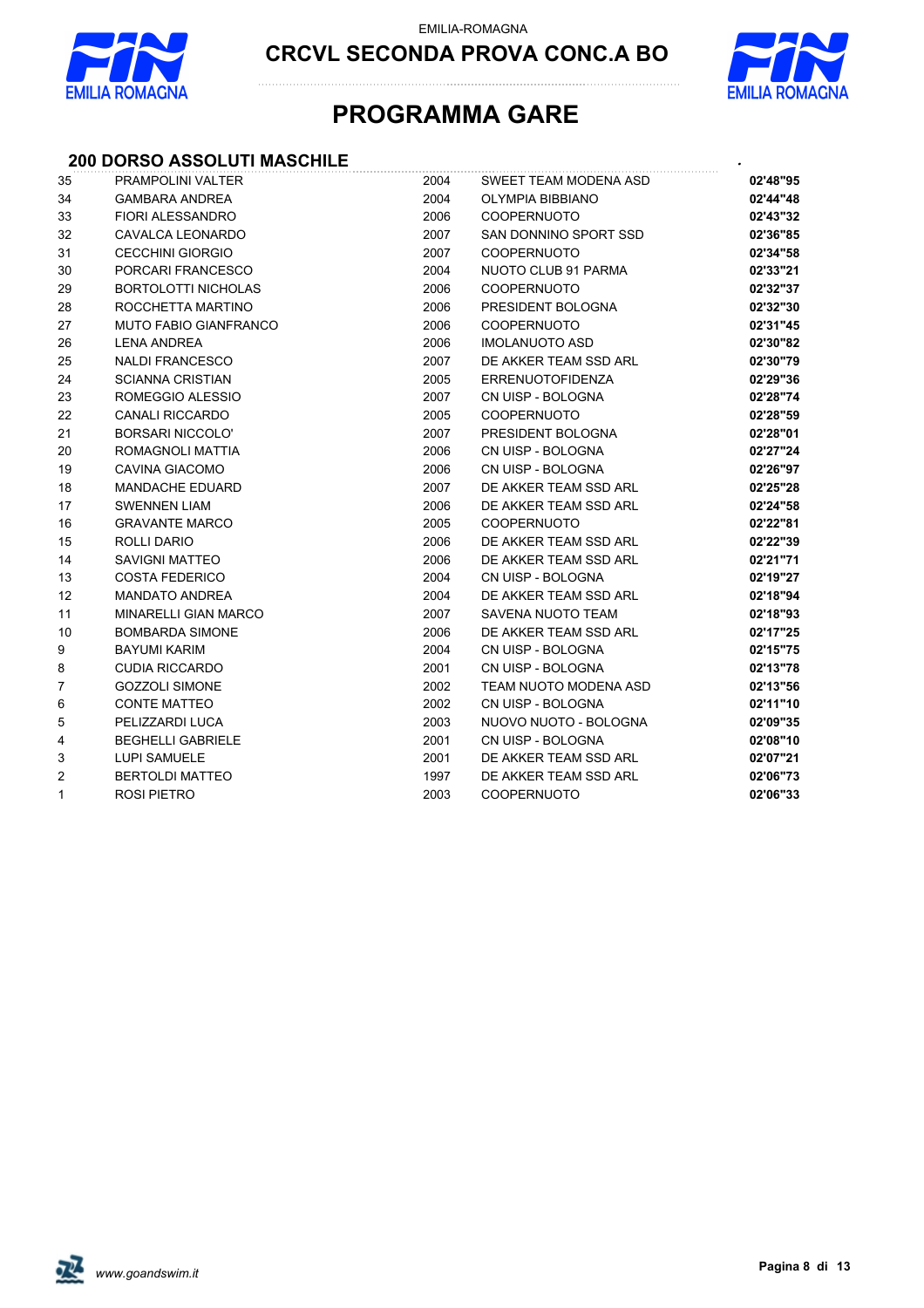

**CRCVL SECONDA PROVA CONC.A BO**



### **PROGRAMMA GARE**

#### **400 STILE LIBERO ASSOLUTI MASCHILE** *.*

| 53 | <b>CANOSSA RICCARDO</b>      | 2006 | OLYMPIA BIBBIANO          | <b>S.T.</b> |
|----|------------------------------|------|---------------------------|-------------|
| 52 | <b>ZOLDAN ANDREA</b>         | 2007 | CN UISP - BOLOGNA         | <b>S.T.</b> |
| 51 | <b>GUERRI IACOPO</b>         | 2007 | <b>OLYMPIA BIBBIANO</b>   | 05'48"49    |
| 50 | <b>RESTA GIANMARCO</b>       | 2007 | SPORT CENTER POLISPORTIVA | 05'43"20    |
| 49 | CAVALCA LEONARDO             | 2007 | SAN DONNINO SPORT SSD     | 05'27"44    |
| 48 | <b>BOLOGNESI MATTIA</b>      | 2006 | SAN DONNINO SPORT SSD     | 05'15"22    |
| 47 | BORGHESE EDOARDO GABRIELE    | 2007 | NUOVO NUOTO - BOLOGNA     | 05'12"24    |
| 46 | <b>BOLOGNESI FABIO</b>       | 2006 | SAN DONNINO SPORT SSD     | 05'05"58    |
| 45 | QUILETTI RICCARDO            | 2007 | TEAM NUOTO MODENA ASD     | 05'03"78    |
| 44 | <b>VUOCOLO THOMAS</b>        | 2005 | <b>COOPERNUOTO</b>        | 05'03"18    |
| 43 | PRENGA VALTER                | 2007 | PRESIDENT BOLOGNA         | 04'59"58    |
| 42 | <b>FORLEO FRANCESCO</b>      | 2006 | CN UISP - BOLOGNA         | 04'55"25    |
| 41 | <b>SALEMME DENNIS</b>        | 2006 | SAN DONNINO SPORT SSD     | 04'54"74    |
| 40 | PALETTI FEDERICO             | 2007 | SAN DONNINO SPORT SSD     | 04'53"89    |
| 39 | PRETI ANDREA                 | 2006 | NUOVO NUOTO - BOLOGNA     | 04'53"72    |
| 38 | <b>TAMARRI SIMONE</b>        | 2005 | CN UISP - BOLOGNA         | 04'51"89    |
| 37 | <b>GOZZOLI MATTEO</b>        | 2006 | SWEET TEAM MODENA ASD     | 04'49"53    |
| 36 | LUPPI ELIA                   | 2006 | CN UISP - BOLOGNA         | 04'49"46    |
| 35 | <b>VALMORI GIACOMO</b>       | 2007 | SPORT CENTER POLISPORTIVA | 04'48"89    |
| 34 | <b>FERRARI FEDERICO</b>      | 2006 | CN UISP - BOLOGNA         | 04'46"18    |
| 33 | <b>MACCARI EDOARDO</b>       | 2006 | <b>ERRENUOTOFIDENZA</b>   | 04'41"57    |
| 32 | <b>BIOLCHINI ALEXANDER</b>   | 2006 | DE AKKER TEAM SSD ARL     | 04'41"37    |
| 31 | <b>VIVI LORENZO</b>          | 2006 | AMICI NUOTO VVFF MODENA   | 04'40"89    |
| 30 | <b>MARUSI IACOPO</b>         | 2006 | <b>ERRENUOTOFIDENZA</b>   | 04'40"38    |
| 29 | <b>TORELLI GIACOMO</b>       | 2007 | SPORT CENTER POLISPORTIVA | 04'40"14    |
| 28 | LA ROSA STEFANO              | 2006 | PRESIDENT BOLOGNA         | 04'38"75    |
| 27 | <b>BARTOLACELLI RICCARDO</b> | 2007 | <b>MARANELLO NUOTO</b>    | 04'38"38    |
| 26 | <b>BOIANI SIMONE</b>         | 2007 | CN UISP - BOLOGNA         | 04'38"28    |
| 25 | UNGARELLI LEONARDO           | 2006 | NUOVO NUOTO - BOLOGNA     | 04'34"21    |
| 24 | DISTEFANO FRANCESCO          | 2006 | CN UISP - BOLOGNA         | 04'30"92    |
| 23 | <b>BARCHETTI ANDREA</b>      | 2007 | CN UISP - BOLOGNA         | 04'30"80    |
| 22 | CALAMAI NICCOLO'             | 2003 | CN UISP - BOLOGNA         | 04'29"76    |
| 21 | COCCI FRANCESCO LUCIANO      | 2002 | NUOVO NUOTO - BOLOGNA     | 04'29"53    |
| 20 | DIANINI NICOLO'              | 2005 | CN UISP - BOLOGNA         | 04'27"33    |
| 19 | PARABOSCHI EDOARDO           | 2000 | <b>ERRENUOTOFIDENZA</b>   | 04'25"93    |
| 18 | PISCOPO LUIGI                | 2006 | <b>REGGIANA NUOTO</b>     | 04'25"50    |
| 17 | <b>ZOTO JURGEN LAMKE</b>     | 2003 | NUOVO NUOTO - BOLOGNA     | 04'25"40    |
| 16 | <b>BERNARDELLI CHRISTIAN</b> | 2004 | COOPERNUOTO               | 04'24"19    |
| 15 | PIVETTI LEONARDO             | 2005 | CN UISP - BOLOGNA         | 04'23"75    |
| 14 | <b>BORDUGO MICHELE</b>       | 2005 | <b>REGGIANA NUOTO</b>     | 04'22"17    |
| 13 | <b>CAFFARRI FILIPPO</b>      | 2005 | REGGIANA NUOTO            | 04'21"33    |
| 12 | NUCCI EDOARDO                | 2005 | DE AKKER TEAM SSD ARL     | 04'19"69    |
| 11 | <b>LOMBARDI BRYAN</b>        | 2005 | DE AKKER TEAM SSD ARL     | 04'18"30    |
| 10 | MACCAFERRI JACOPO            | 1998 | TEAM NUOTO MODENA ASD     | 04'17"03    |
| 9  | <b>BRIONI CRISTIANO</b>      | 2002 | <b>COOPERNUOTO</b>        | 04'16"62    |
| 8  | <b>ZIVERI MARCO</b>          | 2005 | <b>COOPERNUOTO</b>        | 04'16"38    |
| 7  | GIORDANO ANTONIO             | 2006 | SPORT CENTER POLISPORTIVA | 04'14"88    |
| 6  | <b>MONTICELLI STEFANO</b>    | 2002 | <b>COOPERNUOTO</b>        | 04'14"87    |
| 5  | PIZZI ALESSANDRO             | 2002 | CN UISP - BOLOGNA         | 04'12"30    |
| 4  | <b>BARUFFALDI MICHAEL</b>    | 2003 | DE AKKER TEAM SSD ARL     | 04'11"88    |
| 3  | DONELLI MATTEO               | 2000 | <b>COOPERNUOTO</b>        | 04'08"49    |
| 2  | <b>FILIPPI MATTEO</b>        | 2003 | CN UISP - BOLOGNA         | 04'08"35    |
| 1  | <b>CINQUINO MATTEO</b>       | 1997 | DE AKKER TEAM SSD ARL     | 03'59"82    |

#### **100 RANA ASSOLUTI MASCHILE** *.*

| 65 | CARDINELLI FRIC     | 2007 | DE AKKER TEAM SSD ARI | - S.T.   |
|----|---------------------|------|-----------------------|----------|
| 64 | DI GIOVANNI FABIO   | 2005 | COOPERNUOTO           | 01'36"03 |
| 63 | RUSTICHELLI FILIPPO | 2007 | COOPFRNUOTO           | 01'33"68 |
| 62 | TAGLIAVINI STEFANO  | 2006 | NUOTO CLUB IL SESAMO  | 01'32"37 |

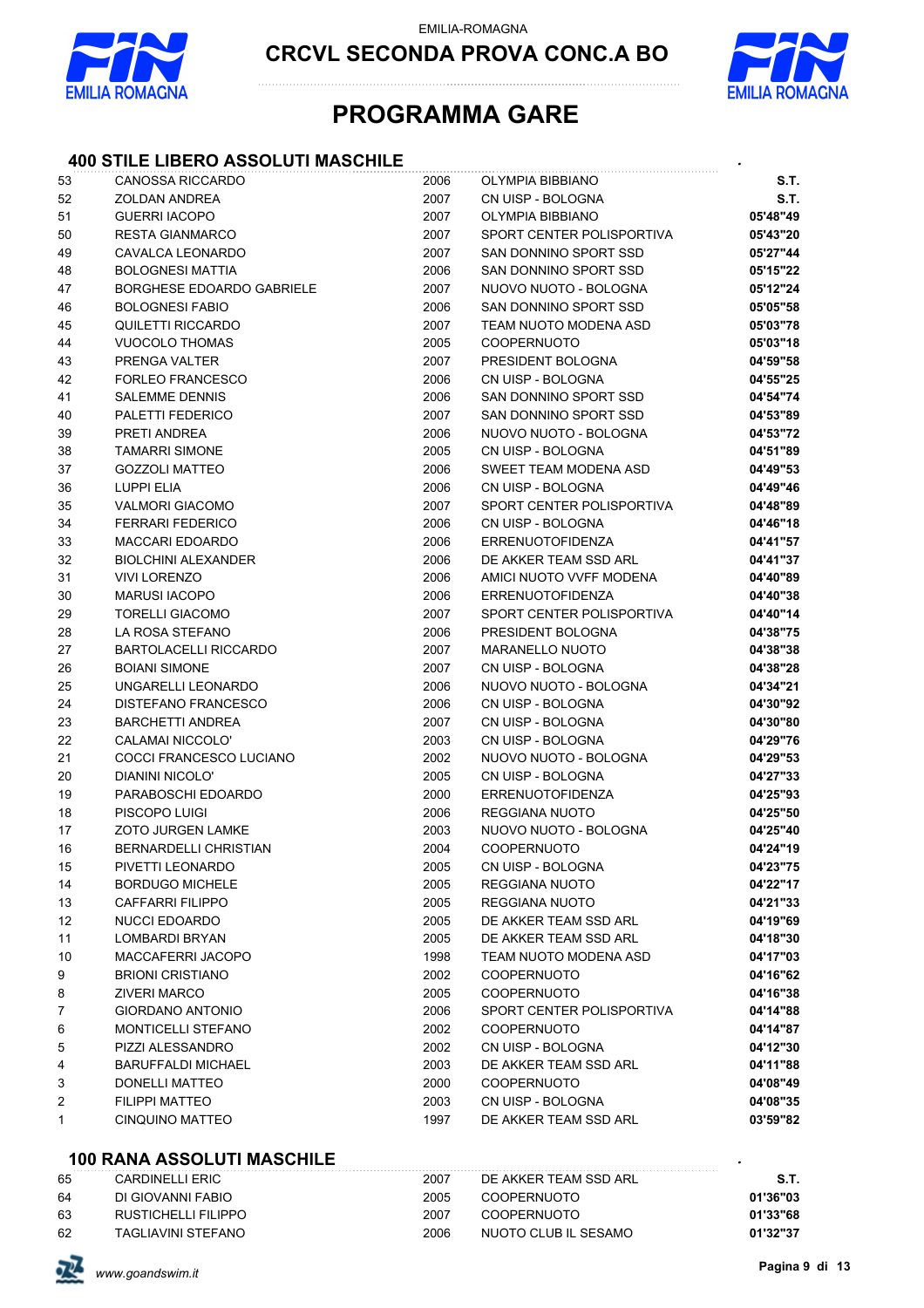





| 61             | <b>CAMPAGNOLI MIRKO</b>            | 2006         | COOPERNUOTO                             | 01'31"61 |
|----------------|------------------------------------|--------------|-----------------------------------------|----------|
| 60             | CAVICCHI DANIELE                   | 2006         | DE AKKER TEAM SSD ARL                   | 01'29"51 |
| 59             | DIENE LIBASSE LUCA LAYE            | 2007         | DE AKKER TEAM SSD ARL                   | 01'29"45 |
| 58             | <b>ROSSI TOMMASO</b>               | 2006         | PRESIDENT BOLOGNA                       | 01'29"12 |
| 57             | <b>MAGNANI FILIPPO</b>             | 2007         | NUOTO CLUB 91 PARMA                     | 01'28"21 |
| 56             | <b>EVANGELISTI DIEGO</b>           | 2007         | CN UISP - BOLOGNA                       | 01'26"33 |
| 55             | <b>BUSACCHI GIOVANNI</b>           | 2006         | <b>COOPERNUOTO</b>                      | 01'25"96 |
| 54             | <b>TOSI TOMMASO</b>                | 2006         | PRESIDENT BOLOGNA                       | 01'24"73 |
| 53             | <b>GUERRA GIANPAOLO</b>            | 2007         | CN UISP - BOLOGNA                       | 01'23"41 |
| 52             | PUELLI FILIPPO                     | 2006         | NUOTO CLUB 91 PARMA                     | 01'22"88 |
| 51             | <b>CREMONINI MATTIA</b>            | 2007         | CN UISP - BOLOGNA                       | 01'20"90 |
| 50             | <b>VANINI ELIA</b>                 | 2007         | CN UISP - BOLOGNA                       | 01'20"33 |
| 49             | CIOFFI ALESSANDRO LUIGI LUCIANO    | 2006         | RECORD NUOTO CLUB - BO                  | 01'19"01 |
| 48             | LADADY MOATAZ                      | 2006         | NUOTO CLUB 91 PARMA                     | 01'18"40 |
| 47             | D'ADAMO FRANCESCO                  | 2006         | CN UISP - BOLOGNA                       | 01'17"92 |
| 46             | FIORI ALESSANDRO                   | 2006         | <b>COOPERNUOTO</b>                      | 01'17"52 |
| 45             | <b>GAIBANI SIMONE</b>              | 2006         | <b>COOPERNUOTO</b>                      | 01'17"40 |
| 44             | <b>SALONE GAETANO</b>              | 2007         | CN UISP - BOLOGNA                       | 01'17"40 |
| 43             | <b>BERSANETTI THOMAS</b>           | 2006         | DE AKKER TEAM SSD ARL                   | 01'17"24 |
| 42             | <b>BAGLIONI ROCCO</b>              | 2007         | DE AKKER TEAM SSD ARL                   | 01'16"98 |
| 41             | <b>MASPER FEDERICO</b>             | 2005         | TEAM NUOTO MODENA ASD                   | 01'16"61 |
| 40             | BUGANI ALESSANDRO                  | 2005         | CN UISP - BOLOGNA                       | 01'16"16 |
| 39             | <b>BERNATSKYY MAKS</b>             | 2006         | DE AKKER TEAM SSD ARL                   | 01'16"15 |
| 38             | <b>ZAMBELLI GIOSUE'</b>            | 2007         | PRESIDENT BOLOGNA                       | 01'15"72 |
| 37             | SAVVIDES ALEXANDER THOMAS          | 2003         | <b>ERRENUOTOFIDENZA</b>                 | 01'15"37 |
| 36             | <b>GUALDI GABRIELE</b>             | 2006         | <b>COOPERNUOTO</b>                      | 01'14"73 |
| 35             | <b>FANTUZZI GABRIELE</b>           | 2004         | <b>MARANELLO NUOTO</b>                  | 01'14"70 |
| 34             | <b>TESTI KYLE</b>                  | 2003         | RECORD NUOTO CLUB - BO                  | 01'14"30 |
| 33             | <b>BELLINI MATTIA</b>              | 2005         | TEAM NUOTO MODENA ASD                   | 01'14"10 |
| 32             | <b>CAMPIONI MATTEO</b>             | 2003         | DE AKKER TEAM SSD ARL                   | 01'13"89 |
| 31             | <b>LENZI SAMUELE</b>               | 2004         | CN UISP - BOLOGNA                       | 01'13"63 |
| 30             | <b>BAROZZI LUCA MARIA</b>          | 2003         | RECORD NUOTO CLUB - BO                  | 01'13"49 |
| 29             | <b>BURNELLI FABIO</b>              | 2006         | CN UISP - BOLOGNA                       | 01'13"44 |
| 28             | ROMAGNOLI MANUELE                  | 2007         | CN UISP - BOLOGNA                       | 01'13"34 |
| 27             | <b>BONI LUCA</b>                   | 2004         | DE AKKER TEAM SSD ARL                   | 01'13"34 |
| 26             | <b>GARBELLINI ANDREA</b>           | 2004         | DE AKKER TEAM SSD ARL                   | 01'13"27 |
| 25             | NERI ALESSANDRO                    | 2007         | REGGIANA NUOTO                          | 01'12"99 |
| 24             | <b>RUBINI RICCARDO</b>             | 2004         | NUOTO CL.AZZURRA 91 - BO                | 01'12"99 |
| 23             | LECCE NICCOLO'                     |              | NUOTO CLUB 91 PARMA                     | 01'12"89 |
| 22             | PELLINI CHRISTIAN                  | 2001         | <b>COOPERNUOTO</b>                      | 01'12"62 |
| 21             | <b>FRANCIA CRISTIAN</b>            | 2006<br>2006 | CN UISP - BOLOGNA                       | 01'12"54 |
|                | DAVOLIO DAVIDE                     |              |                                         |          |
| 20             |                                    | 2002         | <b>COOPERNUOTO</b><br>CN UISP - BOLOGNA | 01'11"87 |
| 19             | DALMONTE THOMAS                    | 2002         |                                         | 01'11"69 |
| 18             | RAMAZZIOTTI NICHOLAS               | 2007         | CN UISP - BOLOGNA                       | 01'11"27 |
| 17             | <b>SWENNEN MANUEL</b>              | 2004         | DE AKKER TEAM SSD ARL                   | 01'11"26 |
| 16             | <b>LUGLI MATTIA</b>                | 2005         | <b>COOPERNUOTO</b>                      | 01'11"20 |
| 15             | <b>BACCARANI FILIPPO</b>           | 2004         | <b>COOPERNUOTO</b>                      | 01'10"92 |
| 14             | <b>FICARELLI SIMONE</b>            | 2006         | REGGIANA NUOTO                          | 01'10"77 |
| 13             | <b>DALLARI ANDREA</b>              | 2005         | <b>MARANELLO NUOTO</b>                  | 01'09"78 |
| 12             | ARMAROLI RICCARDO                  | 2005         | DE AKKER TEAM SSD ARL                   | 01'08"41 |
| 11             | <b>MARCOVECCHIO NICOLAS</b>        | 2003         | CN UISP - BOLOGNA                       | 01'08"21 |
| 10             | PARADISI ALESSANDRO                | 2004         | DE AKKER TEAM SSD ARL                   | 01'07"92 |
| 9              | <b>MONARI RICCARDO</b>             | 2005         | CN UISP - BOLOGNA                       | 01'07"85 |
| 8              | <b>IOTTI GIANFRANCO</b>            | 2001         | REGGIANA NUOTO                          | 01'05"30 |
| $\overline{7}$ | <b>BECCARIA SIMONE</b>             | 1999         | CN UISP - BOLOGNA                       | 01'05"27 |
| 6              | DI GIULIO ALESSANDRO               | 2004         | DE AKKER TEAM SSD ARL                   | 01'05"05 |
| 5              | <b>MALATESTA LEPROTTI LEONARDO</b> | 2000         | CN UISP - BOLOGNA                       | 01'05"00 |
| 4              | MONTELEONE LORENZO                 | 2000         | REGGIANA NUOTO                          | 01'04"91 |
| 3              | <b>MAZZONI GIOVANNI</b>            | 1999         | NUOTO CL.AZZURRA 91 - BO                | 01'04"69 |
| $\overline{2}$ | BONDAVALLI MATTIA                  | 1996         | DE AKKER TEAM SSD ARL                   | 01'04"38 |
| $\overline{1}$ | DELLAROLE ANDREA                   | 1999         | DE AKKER TEAM SSD ARL                   | 01'03"54 |

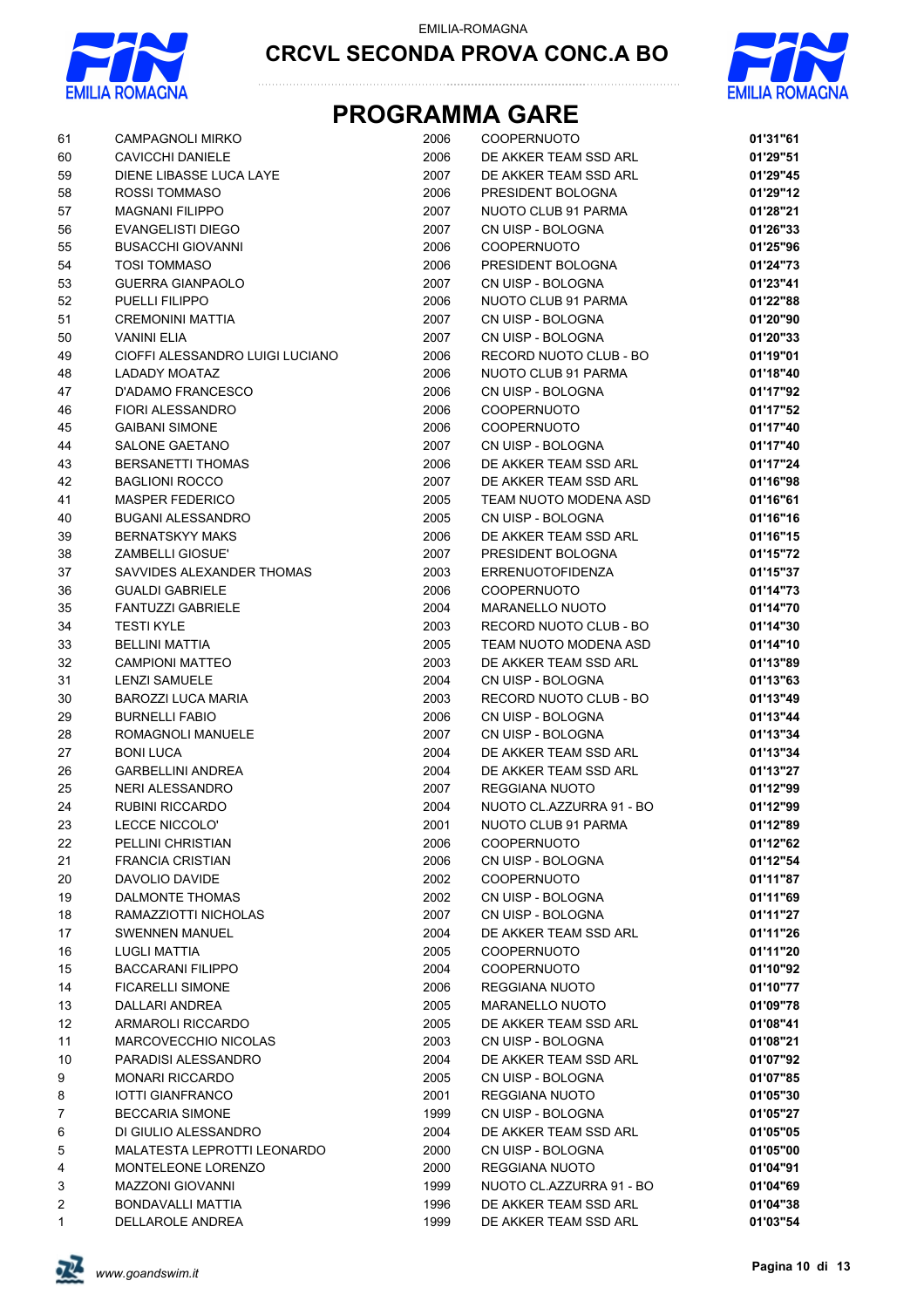

**CRCVL SECONDA PROVA CONC.A BO**



### **PROGRAMMA GARE**

#### **50 STILE LIBERO ASSOLUTI MASCHILE** *.*

| 116    | DI GIOVANNI FABIO               | 2005 | COOPERNUOTO             | 00'34"71 |
|--------|---------------------------------|------|-------------------------|----------|
| 115    | <b>CAMPAGNOLI MIRKO</b>         | 2006 | <b>COOPERNUOTO</b>      | 00'33"96 |
| 114    | <b>CAVICCHI DANIELE</b>         | 2006 | DE AKKER TEAM SSD ARL   | 00'33"32 |
| 113    | <b>MAGNANI FILIPPO</b>          | 2007 | NUOTO CLUB 91 PARMA     | 00'33"29 |
| 112    | <b>CANOSSA RICCARDO</b>         | 2006 | <b>OLYMPIA BIBBIANO</b> | 00'33"28 |
| 111    | <b>MORA RICCARDO</b>            | 2006 | NUOTO CLUB 91 PARMA     | 00'32"22 |
| 110    | ROSSI TOMMASO                   | 2006 | PRESIDENT BOLOGNA       | 00'31"86 |
| 109    | SALEMI GIACOMO                  | 2007 | NUOTATORI FORNOVO       | 00'31"34 |
| 108    | PAPALEO SIMONE                  | 2005 | NUOTO CLUB IL SESAMO    | 00'31"33 |
| 107    | PUELLI FILIPPO                  | 2006 | NUOTO CLUB 91 PARMA     | 00'31"30 |
| 106    | <b>MEZZINI MATTEO</b>           | 2007 | SAVENA NUOTO TEAM       | 00'31"08 |
| 105    | RUSTICHELLI FILIPPO             | 2007 | <b>COOPERNUOTO</b>      | 00'30"75 |
| 104    | DELL'ANNA MATTEO                | 2007 | CN UISP - BOLOGNA       | 00'30"74 |
| 103    | <b>EVANGELISTI DIEGO</b>        | 2007 | CN UISP - BOLOGNA       | 00'30"56 |
| 102    | <b>D'ELIA GIUSEPPE</b>          | 2007 | SWEET TEAM MODENA ASD   | 00'30"38 |
| 101    | ARESI ANDREA                    | 2007 | NUOTATORI FORNOVO       | 00'30"29 |
| 100    | CALTAGIRONE NUNZIO              | 2005 | NUOTATORI FORNOVO       | 00'30"27 |
| 99     | <b>TOSI TOMMASO</b>             | 2006 | PRESIDENT BOLOGNA       | 00'29"85 |
| 98     | <b>BUSACCHI GIOVANNI</b>        | 2006 | <b>COOPERNUOTO</b>      | 00'29"78 |
| 97     | PIERINI PAOLO                   | 2007 | CN UISP - BOLOGNA       | 00'29"67 |
| 96     | <b>VANINI ELIA</b>              | 2007 | CN UISP - BOLOGNA       | 00'29"60 |
| 95     | D'ACCOLTI ANTONIO               | 2006 | CN UISP - BOLOGNA       | 00'29"57 |
| 94     | LUSETTI NICOLO'                 | 2006 | REGGIANA NUOTO          | 00'29"47 |
| 93     | <b>TESTI KYLE</b>               | 2003 | RECORD NUOTO CLUB - BO  | 00'29"47 |
| 92     | CANNIZZARO GIUSEPPE             | 2007 | NUOTO CLUB 91 PARMA     | 00'29"42 |
| 91     | PAIOLI MATTEO                   | 2007 | SWEET TEAM MODENA ASD   | 00'29"42 |
| 90     | DALL'UOMO LEONARDO              | 2007 | CN UISP - BOLOGNA       | 00'29"35 |
| 89     | D'ADAMO FRANCESCO               | 2006 | CN UISP - BOLOGNA       | 00'29"13 |
| 88     | <b>GAMBARA ANDREA</b>           | 2004 | OLYMPIA BIBBIANO        | 00'29"12 |
| 87     | <b>BERTI SIMONE</b>             | 2005 | RECORD NUOTO CLUB - BO  | 00'29"00 |
| 86     | SANTORO FILIPPO                 | 2006 | CN UISP - BOLOGNA       | 00'28"89 |
| 85     | <b>BONDARI NICHITA</b>          | 2003 | CN UISP - BOLOGNA       | 00'28"79 |
| 84     | <b>BARANI LORENZO</b>           | 2006 | TEAM NUOTO MODENA ASD   | 00'28"74 |
| 83     | <b>BIGIANI GABRIELE</b>         | 2005 | CN UISP - BOLOGNA       | 00'28"71 |
| 82     | LADADY MOATAZ                   | 2006 | NUOTO CLUB 91 PARMA     | 00'28"60 |
| 81     | <b>XHAFA NICOLO'</b>            | 2007 | <b>IMOLANUOTO ASD</b>   | 00'28"58 |
| 80     | <b>TASSI LORENZO</b>            | 2006 | TEAM NUOTO MODENA ASD   | 00'28"52 |
| 79     | <b>ANTILLI DIEGO</b>            | 2006 | RECORD NUOTO CLUB - BO  | 00'28"50 |
| 78     | SANDROLINI STEFANO              | 2004 | SAVENA NUOTO TEAM       | 00'28"46 |
| 77     | <b>VERI' MATTEO</b>             | 2007 | CN UISP - BOLOGNA       | 00'28"39 |
| 76     | CECCHI TIZIANO                  | 2007 | REGGIANA NUOTO          | 00'28"38 |
| 75     | PORCELLO FRANCO                 | 2006 | REGGIANA NUOTO          | 00'28"29 |
| 74     | SECAREANU MAXIMILIAN            | 2005 | <b>ERRENUOTOFIDENZA</b> | 00'28"19 |
| 73     | <b>SCIANNA CRISTIAN</b>         | 2005 | <b>ERRENUOTOFIDENZA</b> | 00'28"16 |
| 72     | SARTORI NICOLAS                 | 2002 | DE AKKER TEAM SSD ARL   | 00'28"12 |
| 71     | MANFREDI SEBASTIAN              | 2007 | REGGIANA NUOTO          | 00'28"04 |
| $70\,$ | CALANCA MATTIA                  | 1998 | DE AKKER TEAM SSD ARL   | 00'27"97 |
| 69     | <b>FABBRI ALESSANDRO</b>        | 2006 | <b>IMOLANUOTO ASD</b>   | 00'27"92 |
| 68     | <b>BARATTINI ENEA</b>           | 2006 | CN UISP - BOLOGNA       | 00'27"91 |
| 67     | <b>CESARO ANDREA</b>            | 2003 | RECORD NUOTO CLUB - BO  | 00'27"71 |
| 66     | <b>FANCINELLI ALEX</b>          | 2007 | AMICI NUOTO VVFF MODENA | 00'27"70 |
| 65     | <b>MANFERDINI MATTEO</b>        | 2005 | CN UISP - BOLOGNA       | 00'27"67 |
| 64     | PANTANELLI MARCO                | 2006 | AMICI NUOTO VVFF MODENA | 00'27"66 |
| 63     | <b>TARANTINO CRISTIANO</b>      | 2005 | CN UISP - BOLOGNA       | 00'27"52 |
| 62     | ZACCHI LUCA                     | 2007 | CN UISP - BOLOGNA       | 00'27"49 |
| 61     | <b>VENTURA SAMUELE</b>          | 2003 | DE AKKER TEAM SSD ARL   | 00'27"47 |
| 60     | <b>VENTUROLI LORENZO</b>        | 2002 | CN UISP - BOLOGNA       | 00'27"45 |
| 59     | <b>BELLINI MATTIA</b>           | 2005 | TEAM NUOTO MODENA ASD   | 00'27"34 |
| 58     | CIOFFI ALESSANDRO LUIGI LUCIANO | 2006 | RECORD NUOTO CLUB - BO  | 00'27"33 |

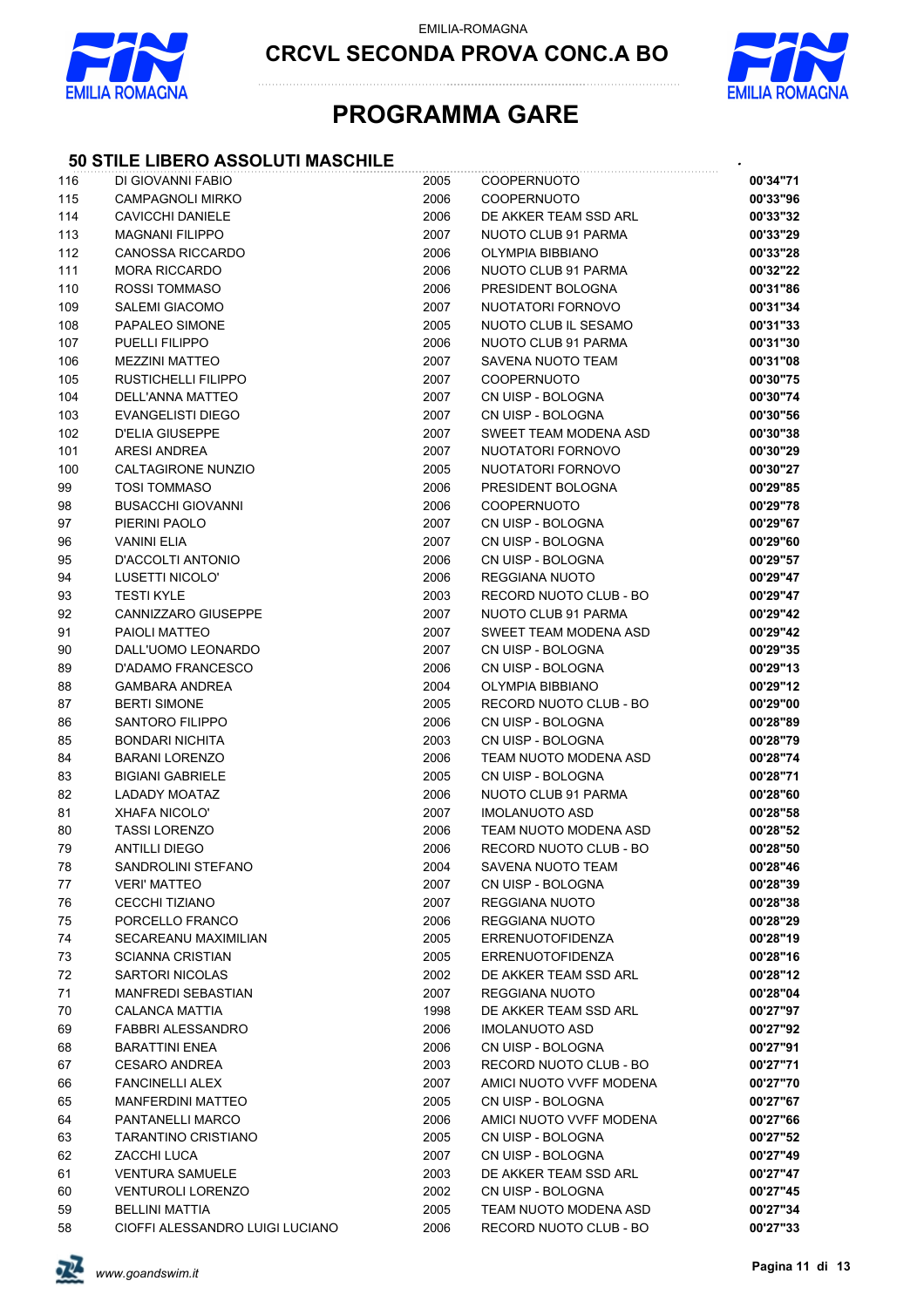



| 57             | DALMONTE THOMAS              | 2002 | CN UISP - BOLOGNA         | 00'27"30 |
|----------------|------------------------------|------|---------------------------|----------|
| 56             | <b>VEGGETTI DIEGO</b>        | 2004 | DE AKKER TEAM SSD ARL     | 00'27"21 |
| 55             | <b>GOLINELLI ALESSANDRO</b>  | 2007 | <b>IMOLANUOTO ASD</b>     | 00'27"13 |
| 54             | <b>FANTUZZI GABRIELE</b>     | 2004 | <b>MARANELLO NUOTO</b>    | 00'27"13 |
| 53             | <b>CESARANO ENRICO</b>       | 2002 | RECORD NUOTO CLUB - BO    | 00'27"10 |
| 52             | PANZANI ALESSANDRO           | 2005 | TEAM NUOTO MODENA ASD     | 00'27"08 |
| 51             | <b>CASELLI FRANCESCO</b>     | 2002 | CN UISP - BOLOGNA         | 00'27"07 |
| 50             | <b>BOFFILO ALESSIO</b>       | 2004 | SWEET TEAM MODENA ASD     | 00'26"94 |
| 49             | <b>GIANNELLI NICOLAS</b>     | 2005 | PRESIDENT BOLOGNA         | 00'26"90 |
| 48             | ALBERINI GUIDO               | 2000 | <b>MARANELLO NUOTO</b>    | 00'26"89 |
| 47             | <b>GRANDI MATTEO</b>         | 2004 | DE AKKER TEAM SSD ARL     | 00'26"83 |
| 46             | <b>NERI ALESSANDRO</b>       | 2007 | REGGIANA NUOTO            | 00'26"78 |
| 45             | PIZZI RICCARDO               | 2007 | DE AKKER TEAM SSD ARL     | 00'26"70 |
| 44             | <b>CAVALLI MICHELE</b>       | 2005 | SPORT CENTER POLISPORTIVA | 00'26"66 |
| 43             | <b>MARCHESINI TOMMASO</b>    | 2006 | <b>IMOLANUOTO ASD</b>     | 00'26"52 |
| 42             | <b>MINARELLI GIAN MARCO</b>  | 2007 | SAVENA NUOTO TEAM         | 00'26"50 |
| 41             | <b>GRAVANTE MARCO</b>        | 2005 | <b>COOPERNUOTO</b>        | 00'26"49 |
| 40             | <b>DALLAGLIO LUCA</b>        | 2006 | <b>COOPERNUOTO</b>        | 00'26"46 |
| 39             | <b>DORATI MATTIA</b>         | 2004 | TEAM NUOTO MODENA ASD     | 00'26"42 |
| 38             | <b>BOSELLI DIEGO ISMAELE</b> | 2003 | <b>COOPERNUOTO</b>        | 00'26"41 |
| 37             | SAVORANI LORENZO             | 2006 | CN UISP - BOLOGNA         | 00'26"37 |
| 36             | <b>CADALORA SIMONE</b>       | 2005 | TEAM NUOTO MODENA ASD     | 00'26"29 |
| 35             | LECCE NICCOLO'               | 2001 | NUOTO CLUB 91 PARMA       | 00'26"26 |
| 34             | <b>ALBERINI PIETRO</b>       | 2004 | <b>MARANELLO NUOTO</b>    | 00'26"25 |
| 33             | PORCARI FRANCESCO            | 2004 | NUOTO CLUB 91 PARMA       | 00'26"22 |
| 32             | <b>GOZZI RICCARDO</b>        | 2004 | <b>COOPERNUOTO</b>        | 00'26"19 |
| 31             | <b>TAGLIATTI NICHOLAS</b>    | 2006 | DE AKKER TEAM SSD ARL     | 00'26"17 |
| 30             | <b>SAVIGNI MATTEO</b>        | 2006 | DE AKKER TEAM SSD ARL     | 00'26"09 |
| 29             | <b>OLIVIERI DAVIDE</b>       | 2004 | <b>COOPERNUOTO</b>        | 00'26"08 |
| 28             | MONTAGNANI TOMMASO           | 2005 | TEAM NUOTO MODENA ASD     | 00'26"08 |
| 27             | MONTICELLI STEFANO           | 2002 | <b>COOPERNUOTO</b>        | 00'26"02 |
| 26             | <b>MENABUE FILIPPO</b>       | 2002 | SWEET TEAM MODENA ASD     | 00'25"95 |
| 25             | <b>TOSI MATTIA</b>           | 2002 | TEAM NUOTO MODENA ASD     | 00'25"90 |
| 24             | <b>TOSI LUCA</b>             | 2004 | TEAM NUOTO MODENA ASD     | 00'25"89 |
| 23             | <b>VARINI SAMUELE</b>        | 2005 | CN UISP - BOLOGNA         | 00'25"88 |
| 22             | <b>GHIRARDI MATTEO</b>       | 2003 | NUOTO CLUB 91 PARMA       | 00'25"84 |
| 21             | <b>CASALINI ANDREA</b>       | 1998 | TEAM NUOTO MODENA ASD     | 00'25"73 |
| 20             | <b>TOCCARELLI MATTEO</b>     | 2003 | RECORD NUOTO CLUB - BO    | 00'25"69 |
| 19             | <b>BRUNELLI EDOARDO</b>      | 2003 | CN UISP - BOLOGNA         | 00'25"59 |
| 18             | PINCA PIETRO                 | 2004 | DE AKKER TEAM SSD ARL     | 00'25"57 |
| 17             | NALDI FILIPPO                | 2003 | CN UISP - BOLOGNA         | 00'25"56 |
| 16             | <b>BENASSI MARCO</b>         | 2004 | <b>COOPERNUOTO</b>        | 00'25"51 |
| 15             | <b>LECCE LEONARDO</b>        | 1999 | NUOTO CLUB 91 PARMA       | 00'25"51 |
| 14             | DAVOLIO NICHOLAS             | 2005 | <b>COOPERNUOTO</b>        | 00'25"31 |
| 13             | PINI LEONARDO                | 1999 | RECORD NUOTO CLUB - BO    | 00'25"30 |
| 12             | <b>BETZA ANGELO</b>          | 2003 | DE AKKER TEAM SSD ARL     | 00'25"24 |
| 11             | <b>MOTTOLA ANTONELLO</b>     | 2005 | TEAM NUOTO MODENA ASD     | 00'25"22 |
| 10             | <b>ZIVERI MARCO</b>          | 2005 | <b>COOPERNUOTO</b>        | 00'24"98 |
| 9              | <b>SELLERI LORENZO</b>       | 2003 | CN UISP - BOLOGNA         | 00'24"96 |
| 8              | <b>CAVALLINI GIACOMO</b>     | 1997 | DE AKKER TEAM SSD ARL     | 00'24"85 |
| $\overline{7}$ | PENSABENI GIULIO             | 2004 | SAVENA NUOTO TEAM         | 00'24"67 |
| 6              | FANTUZZI ALESSANDRO          | 2002 | CN UISP - BOLOGNA         | 00'24"61 |
| 5              | ANSALONI LUCA                | 2004 | CN UISP - BOLOGNA         | 00'24"55 |
| 4              | <b>GUIDI GIACOMO</b>         | 1999 | CN UISP - BOLOGNA         | 00'24"52 |
| 3              | <b>BERTOLINI ADAM</b>        | 2001 | REGGIANA NUOTO            | 00'24"18 |
| $\overline{2}$ | <b>VALSECCHI EDOARDO</b>     | 1997 | NUOTO CL.AZZURRA 91 - BO  | 00'23"61 |
| 1              | <b>BASSETTI ALEX</b>         | 1998 | DE AKKER TEAM SSD ARL     | 00'23"14 |